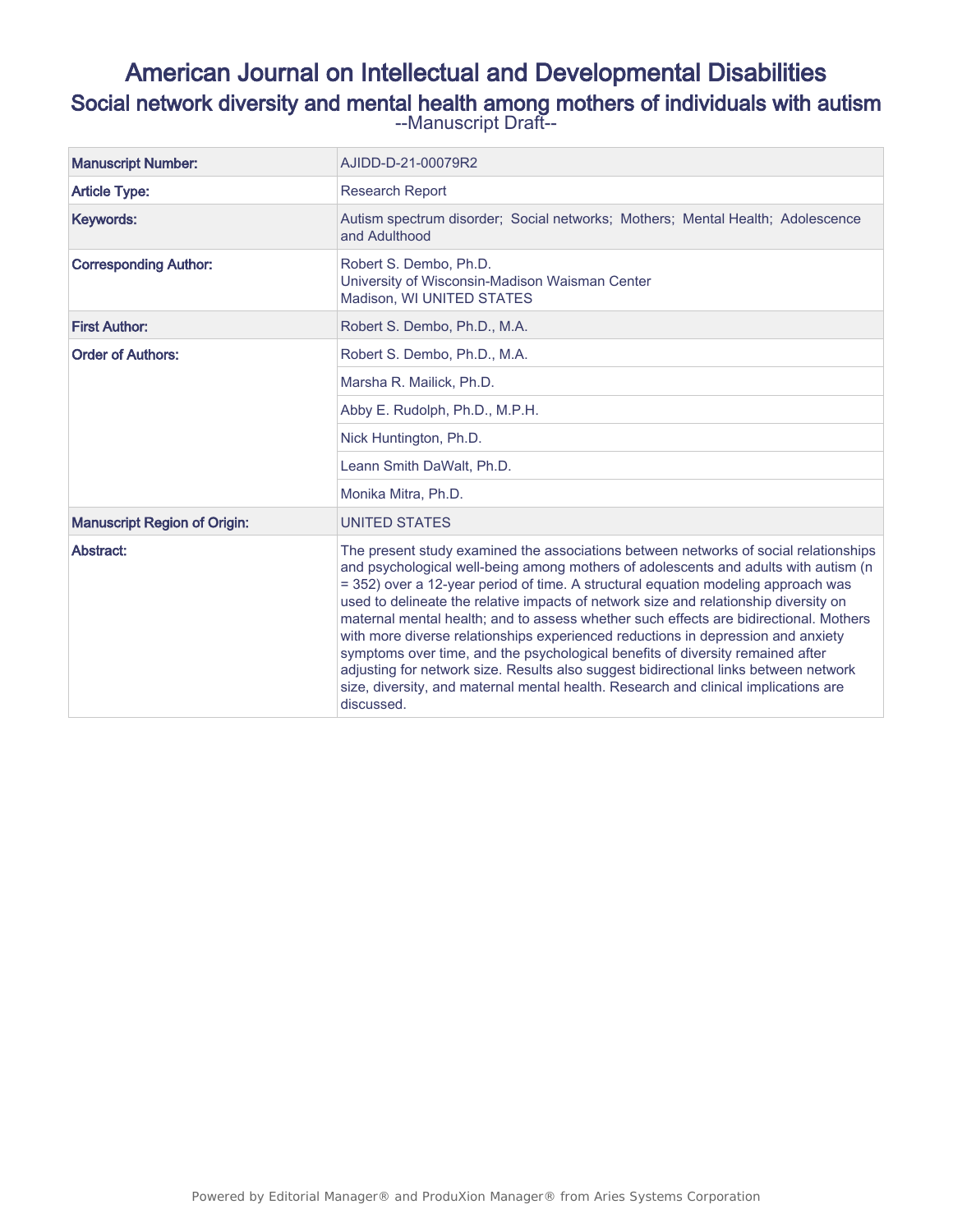## NETWORKS AND MENTAL HEALTH | 1

## **Social Network Diversity and Mental Health among Mothers of Individuals with Autism**

## **Abstract**

The present study examined the associations between networks of social relationships and psychological well-being among mothers of adolescents and adults with autism ( $n = 352$ ) over a 12-year period of time. A structural equation modeling approach was used to delineate the relative impacts of network size and relationship diversity on maternal mental health; and to assess whether such effects are bidirectional. Mothers with more diverse relationships experienced reductions in depression and anxiety symptoms over time, and the psychological benefits of diversity remained after adjusting for network size. Results also suggest bidirectional links between network size, diversity, and maternal mental health. Research and clinical implications are discussed.

**Keywords:** Autism spectrum disorder; Social networks; Mothers; Mental health; Adolescence; Adulthood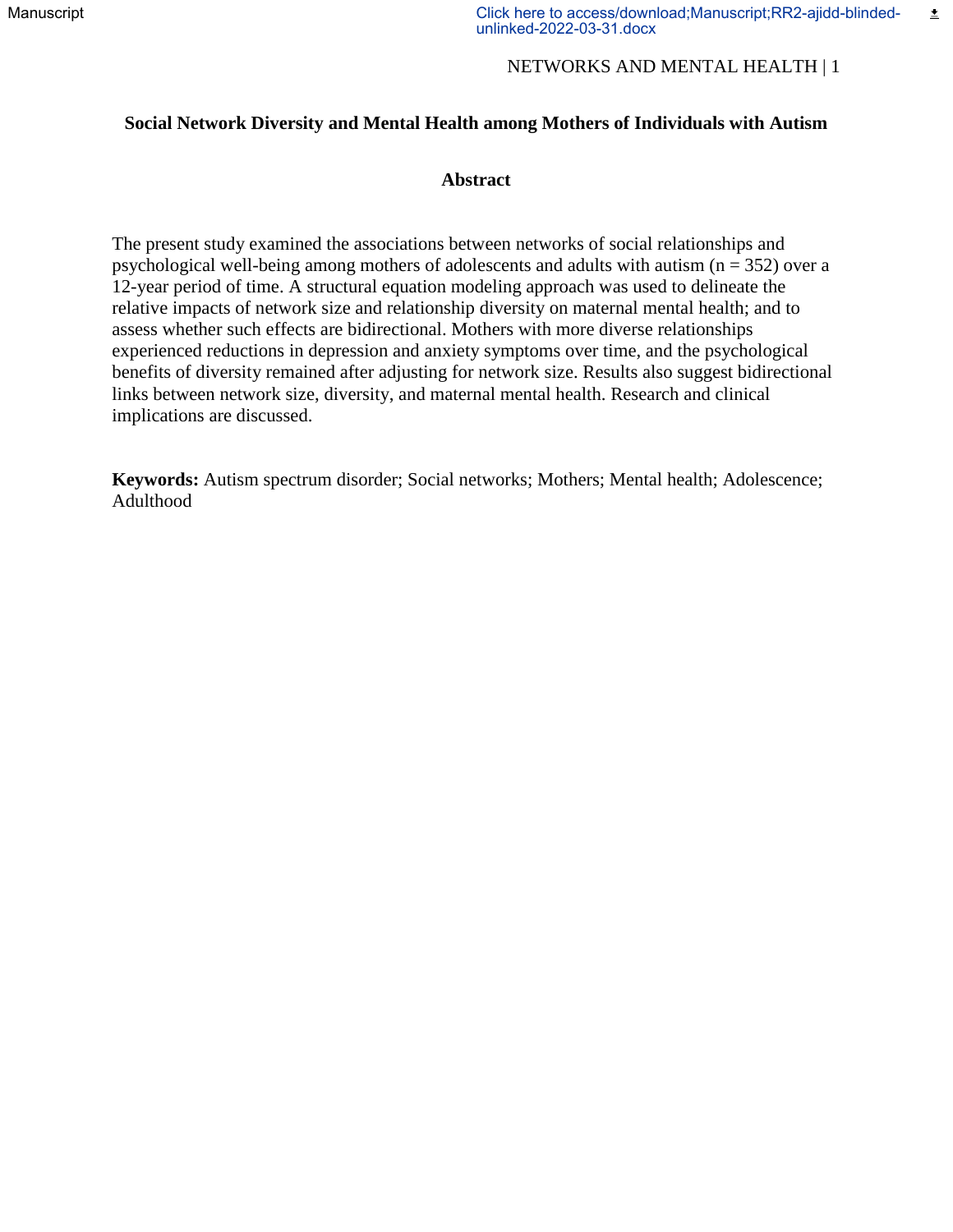## **Introduction**

The adverse psychological impacts associated with caring for a child with an autism spectrum disorder (ASD) are well-documented. Parents, especially mothers, raising children with ASD report greater levels of negative affect and worse emotional well-being compared to parents of children without disabilities (Smith et al., 2010; Totsika et al., 2011) and compared to parents of children with disabilities other than autism (Smith, Seltzer, et al., 2012; Totsika et al., 2011). Elevated rates of psychiatric morbidities have also been observed among parents of children with ASD (Karst & Van Hecke, 2012). Past research concerning the determinants of psychological adaptation in parents has largely focused on characteristics of the child, such as symptom severity and maladaptive behaviors (Rivard et al., 2014). There is increasing awareness of the cumulative impact of these stressors (Seltzer et al., 2010), as many parents continue to provide care as their children age into adolescence and adulthood (Marsack & Perry, 2018). Given the prevalence of ASD in the United States (Kogan et al., 2018), identifying resources to bolster parent well-being across the life course is of critical public health importance.

Social networks serve a key function in the pathways that link stress, coping, and health (Berkman et al., 2000; Thoits, 2011), yet their role in promoting well-being among parents of children with ASD is not well understood. The purpose of this study is to investigate the association between network factors and mental health among mothers of adolescents and adults with ASD. Conceptually, networks of social relationships play an important part in the coping process by facilitating the exchange of psychosocial and material resources. In this study, we focus on delineating the relative impacts of two interrelated network attributes: network size, or the *quantity* of mothers' relationships, and network diversity, or the *variety* in the types of mothers' relationships. The present analysis also examines bidirectional relationships between these network factors and maternal mental health.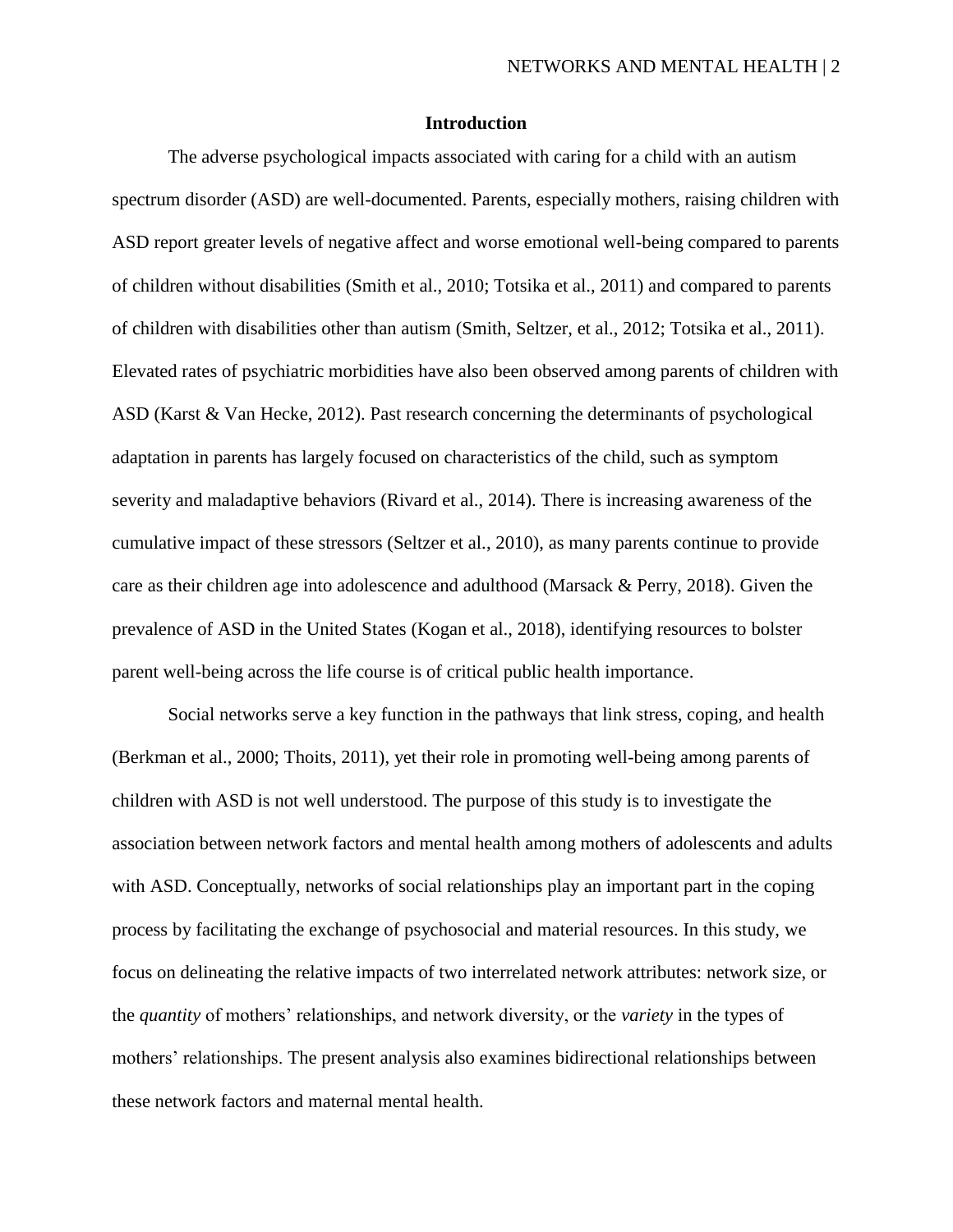#### **Positive Adaptation as a Social Process**

At least since Crnic et al. (1983) conceptualized family adaptation using a stress-andcoping framework, researchers have aimed to identify factors that promote positive outcomes in parents raising children with developmental disabilities (DDs). Recent studies have drawn attention to the ways in which parents' social contexts contribute to their well-being (Dembo et al., 2022; Marsack & Samuel, 2017). This work suggests that interactions of risk and protective factors across multiple levels – individual, family, community – shape parents' abilities to manage the challenges of caregiving. Interpersonal relationships are a mechanism that foster these cross-level interactions by facilitating social integration and by furnishing psychosocial resources (Berkman et al., 2000). Thus, examining whether and how social ties facilitate wellbeing becomes crucial to understanding positive adaptation in families of children with ASD.

Past research that considers the impacts of socio-contextual factors on parents of children with ASD primarily concentrates on social support. From a network perspective, support is a resource provided by social ties, and its receipt depends on the network in which an individual is embedded (Berkman et al., 2000). In other words, network relationships can be thought of as the channels connecting people to each other, with resources, such as support, flowing through them (Benson, 2012). Whereas social support studies are concerned with the nature, quality, or adequacy of the support resource, network research leverages information about the social ties that surround an individual, including attributes of the network and the people within it (e.g., Berkman et al., 2000). In the present study, we focus on networks themselves to further elucidate how social relationships facilitate well-being in parents of individuals with ASD.

#### **Networks of Social Relationships and Mental Health**

There is limited research examining the role that social network factors play with respect to the well-being of parents of children with ASD, though there is considerable evidence that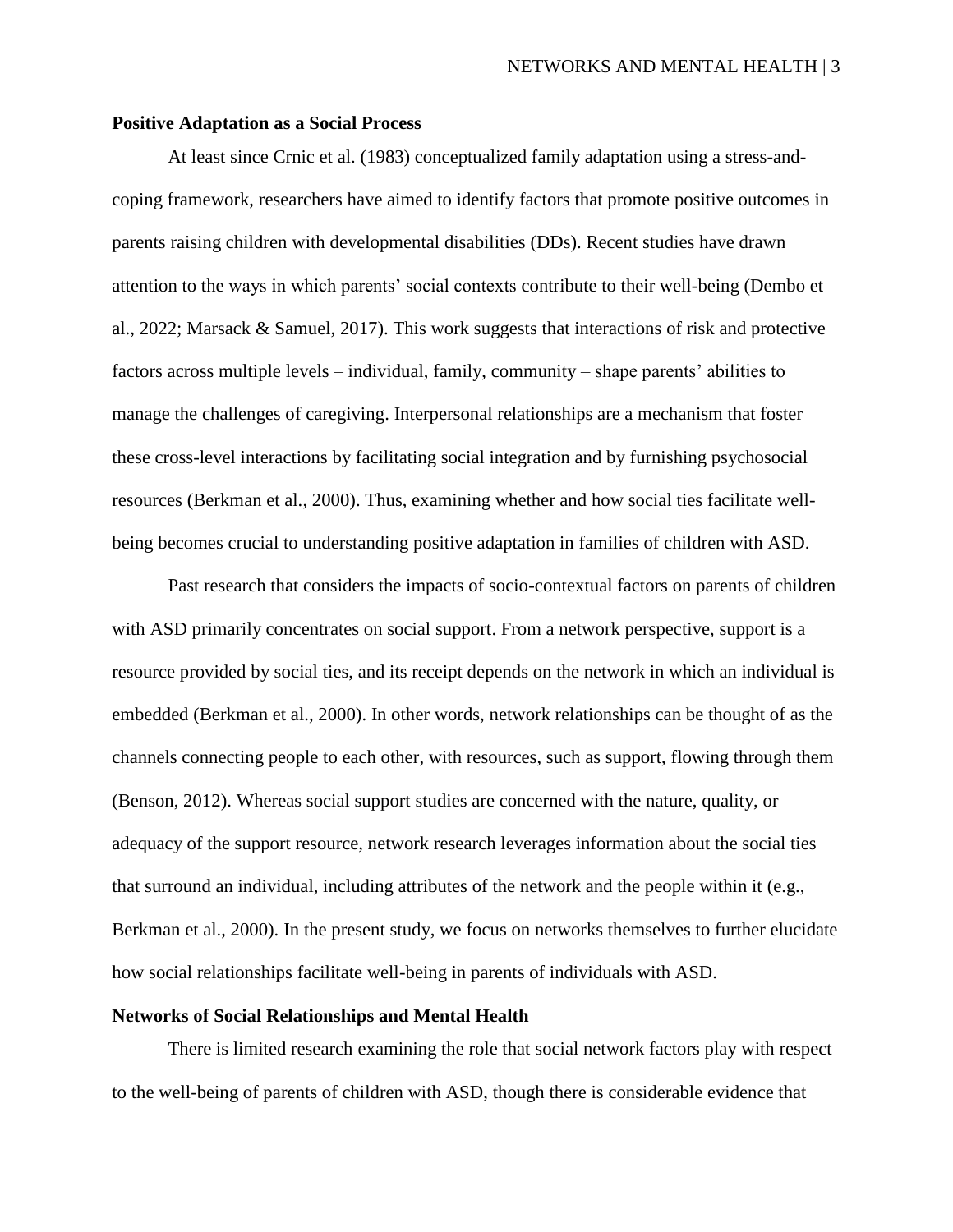social connectedness has an important, positive impact on adults' mental health more broadly (Thoits, 2011). Individuals who are more socially integrated are reported to have greater subjective well-being (Litwin & Shiovitz-Ezra, 2011), lower levels of depression and anxiety (Domènech-Abella et al., 2019), and a reduced risk of suicide (Tsai et al., 2015).

Despite these findings in the general literature, the pathways through which network factors influence psychological well-being remain unclear. Part of this uncertainty may be because the measures used to assess social connectedness often emphasize the number, rather than the types, of relationships that comprise respondents' networks (Ali et al., 2018). The few network studies about families of children with ASD also largely focus on the quantity of parents' relationships. For example, an analysis by Barker et al. (2011) found that mothers of individuals with ASD who had larger social networks experienced less anxiety over time. Drawing from the same longitudinal study, Smith et al. (2012) showed network size to be associated with fewer depressive symptoms and increased positive affect. In a study of mothers of elementary school-aged children with ASD, Benson (2012) found that those with larger networks experienced greater well-being, though this effect was mediated by perceptions of support.

The research cited above suggests that, for mothers of individuals with ASD, having a greater number of relationships is psychologically beneficial. Theoretically, larger networks are salubrious because they provide an individual with access to more resources, fostering the perception that one has adequate support to manage exigent challenges (Cornwell et al., 2008; Haines et al., 2008). However, the extent that network size exerts positive health effects implicitly assumes that each social relation can fulfill similar support needs, regardless of their role in the network (Ali et al., 2018). Alternatively, it is possible that the resources flowing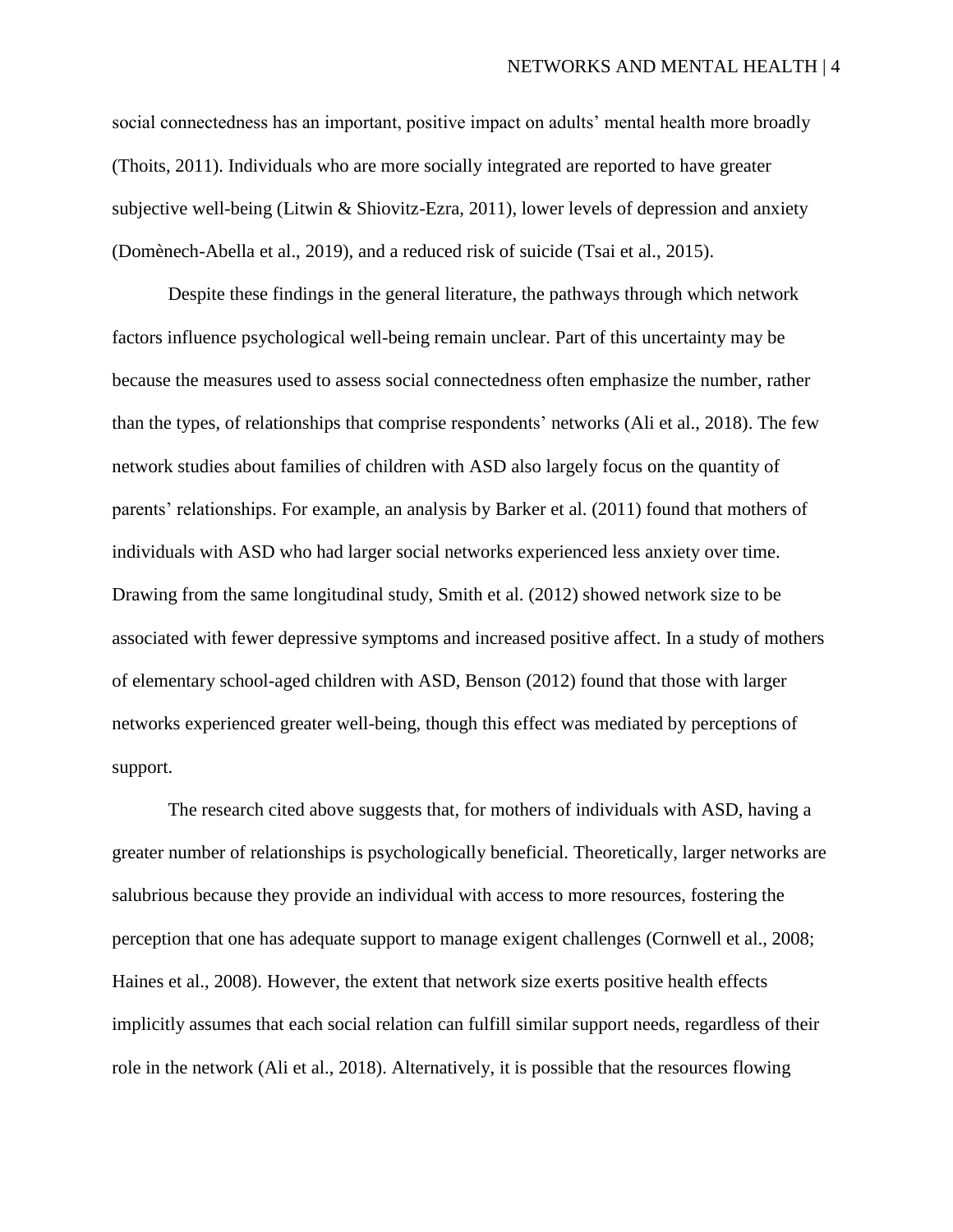through social ties vary based on the relationship between the focal individual (i.e., the mother) and the network member. Normative expectations associated with a relationship (e.g., spouse, friend) can permit or constrain a network member from fulfilling certain support functions (Agneessens et al., 2006). As such, network members with distinct relational roles may be differentially able to support mothers in a given circumstance.

Mothers of children with autism experience a range of different stressors and have a variety of support needs. Indeed, the challenges of caring for an individual with ASD are both acute and chronic (Seltzer et al., 2010), varying over time (Baker et al., 2011), and affect multiple aspects of parents' lives (Smith et al., 2010). Thus, there may be unique psychological benefits conferred to parents whose networks are comprised of a diverse set of role relationships. In addition to providing a variety of support resources, diverse networks may offer greater opportunities for social engagement and participation (Ali et al., 2018; Litwin & Shiovitz-Ezra, 2011). Prior studies have shown that parents of children with DDs who maintain high levels of social integration tend to exhibit better mental health outcomes (Dembo et al., 2022).

Network size and diversity are highly correlated: networks with more relationships have greater capacity to include a variety of relationship roles. This raises the question of whether larger networks, per se, are salutary or whether the benefits of network size partially capture the effects of having a diverse set of relationships. For example, Ali et al. (2018) found that older adults with larger networks had a lower risk of mortality and better physical functioning, but that these effects were attenuated after taking network diversity into account. Networks with diverse types of relationships, rather than simply a larger number of relationships, were associated with greater health benefits for the study's participants.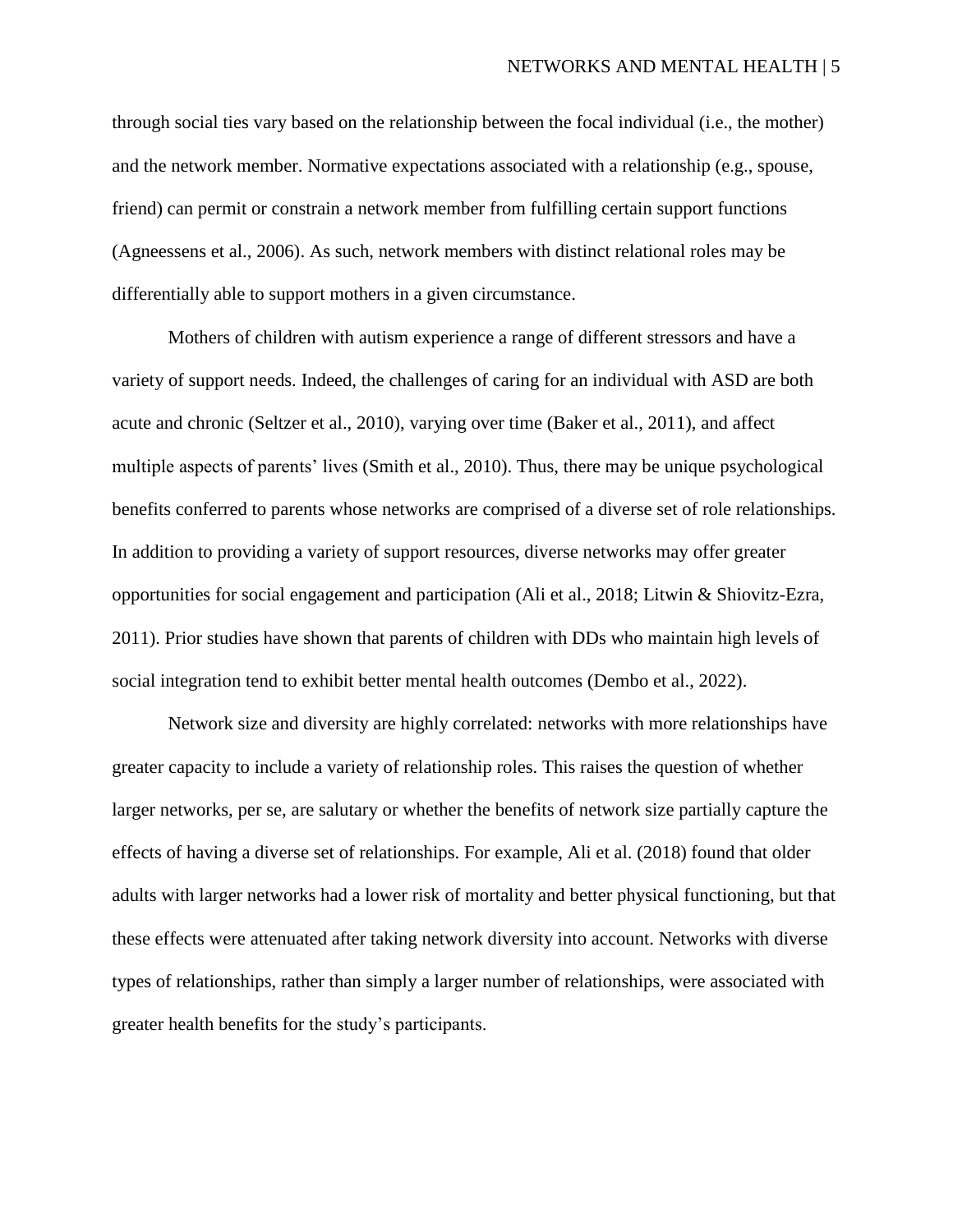Little is known about how network diversity may promote well-being in mothers of individuals with ASD. Prior research in the general literature has identified positive consequences, mostly with respect to physical health, of having a variety of types of social relationships (Ali et al., 2018; Wu et al., 2018). In the present study, we focus on delineating the effects of network size and diversity on mothers' mental health.

#### **Social Selection and Social Causation**

Two primary mechanisms have been advanced to explain the association between social ties and mental health. The social causation hypothesis posits that interpersonal relationships, and the resources that they confer, influence individuals' mental health (e.g., Kaniasty & Norris, 2008). Past research in the ASD literature is largely aligned with this theoretical view insofar as it evaluates the *effects* of network characteristics *on* maternal mental health. In contrast to social causation, the social selection hypothesis considers whether well-being has an impact on an individual's ability to access social resources through personal contacts (Li & Zhang, 2015). Poor health may constrain opportunities for social participation and challenge one's capacity to maintain or form new social relationships (Kaniasty & Norris, 2008; Li & Zhang, 2015). A few studies of the general population have found that worse psychological well-being results in sparser social ties, with attenuating effects on both the size and the diversity of individuals' networks (Houtjes et al., 2014; Li & Zhang, 2015). Understanding whether there is a uni- or bidirectional relationship between network factors and well-being can further inform interventions about how best to support mothers of individuals with autism.

#### **This Study**

The purpose of this study was to analyze the relative effects of network size and diversity on mental health among mothers of adolescents and adults with ASD. Leveraging longitudinal data, we also tested the directional associations among these constructs. Our primary analysis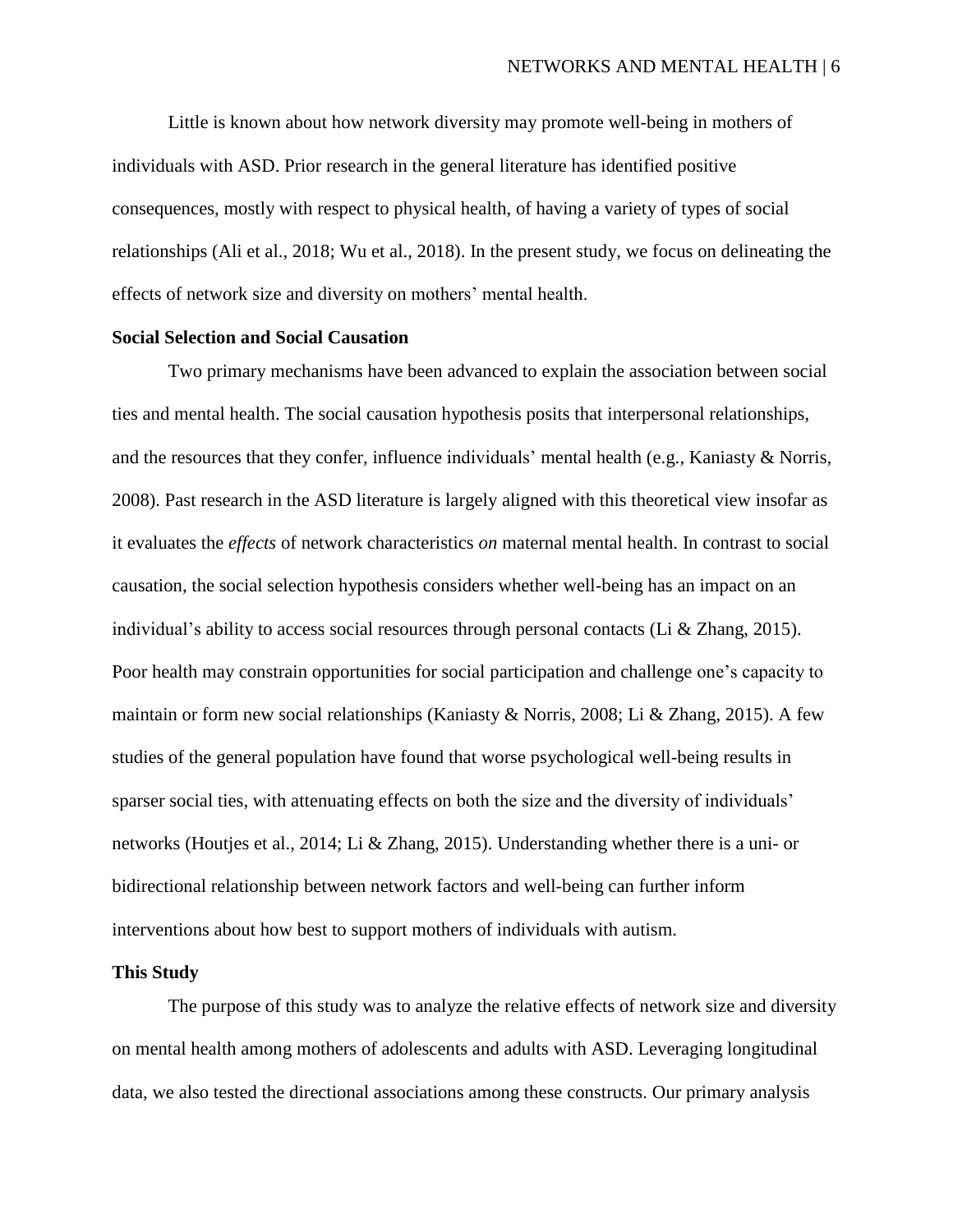focused on maternal *depression*. In a supplemental analysis, we also considered the associations between network factors and maternal *anxiety* [materials for the supplemental analysis are provided here: https://minds.wisconsin.edu/handle/1793/82995].

Drawing on the literature reviewed above, we hypothesized that: (1) larger networks would be associated with lower levels of depression; (2) greater network diversity would be associated with lower levels of depression; (3) the effect of network size on maternal depression would be reduced after taking network diversity into account; (4) the association between networks and maternal depression would be bidirectional, such that mothers with more depression symptoms would have smaller and less diverse networks. We expected the associations between network size/diversity and maternal *anxiety* to be similar to those hypothesized for depression.

#### **Methods**

#### **Data and Sample**

The data were collected as part of a longitudinal study of 406 adolescents and adults with autism and their families, conducted between 1998 and 2014. Families were recruited through service agencies, schools, and diagnostic clinics (masked). Our analysis draws cases from the same overall sample as two prior studies that examined aspects of social relationships and maternal well-being (Barker et al., 2011; Smith, Greenberg, et al., 2012). Half of the sample participants lived in Wisconsin ( $n=202$ ) and half in Massachusetts ( $n=204$ ). There were three initial inclusion criteria for the study: (1) the family had a child 10 years of age or older; (2) the (adolescent or adult) child had received a diagnosis on the autism spectrum (Autistic Disorder, Asperger's Disorder, Pervasive Developmental Disorder–Not Otherwise Specified) from a health or educational professional, as reported by parents; and (3) the child had a researcher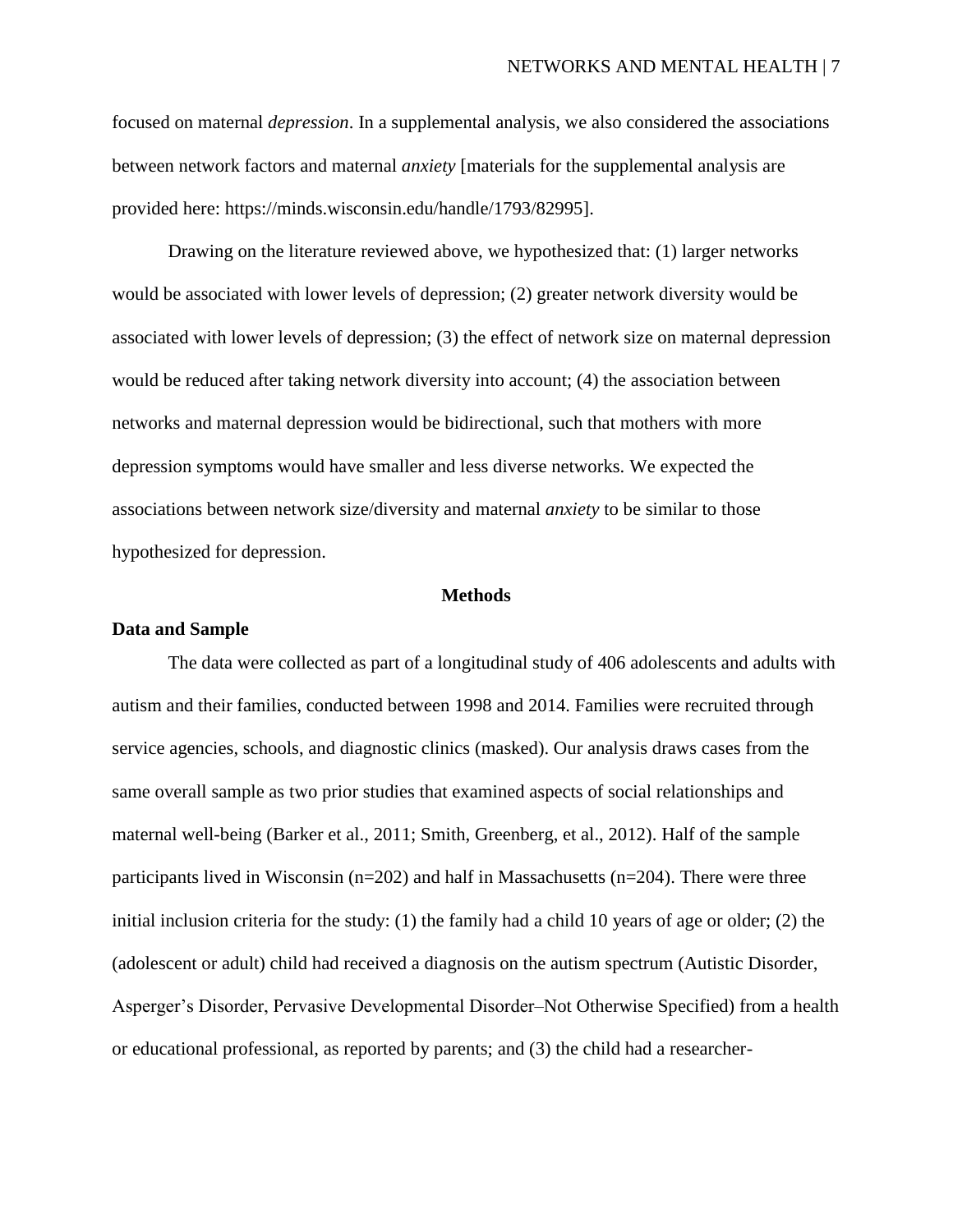administered Autism Diagnostic Interview-Revised (ADI-R) (Lord et al., 1994) profile consistent with their diagnosis. The age range of the adolescents and adults was 10 to 52 years at baseline.

The analysis for the present study included data from five time points, spanning 12 years: Wave 2 (2000-2001), Wave 3 (2002-2003), Wave 4 (2004-2005), Wave 7 (2007-2008), and Wave 9 (2011-2012). Data from Waves 1, 5, 6, and 8 were omitted because respondents were not asked the same set of questions about their social relationships as in the other time points. In the present study, we refer to Waves 2, 3, 4, 7 and 9 as Times 1 to 5 (or T1 - T5), respectively. Data at each wave were collected via self-administered questionnaire and an in-home interview. Mothers were administered the network instrument during the interview portion of the study. Data collection procedures were approved by the Institutional Review Board at [masked]. Written informed consent was obtained from all participants at each point of data collection.

There were 372 families who participated in at least one of the time points used in this study. Cases in which someone other than the mother (e.g., the father) was the respondent were omitted from the sample  $(n=11)$ . There were some mothers who provided information on more than one child with an ASD. One child was randomly selected to serve as the "focal child" and the others were dropped (n=9). The final sample included 352 mothers. The number of participants at each time point was: 339 (T1), 325 (T2), 293 (T3), 236 (T4), and 201 (T5). Maternal sociodemographic characteristics are summarized in Table 1. The average age of mothers at T1 was 52 years; nearly three-quarters of mothers were married at each time point; and approximately half had a college or graduate degree.

#### **Measures**

#### *Network Size and Diversity*

To measure aspects of respondents' networks of social relationships, the interview instrument incorporated questions adapted from Antonucci and Akikyama's (1987) social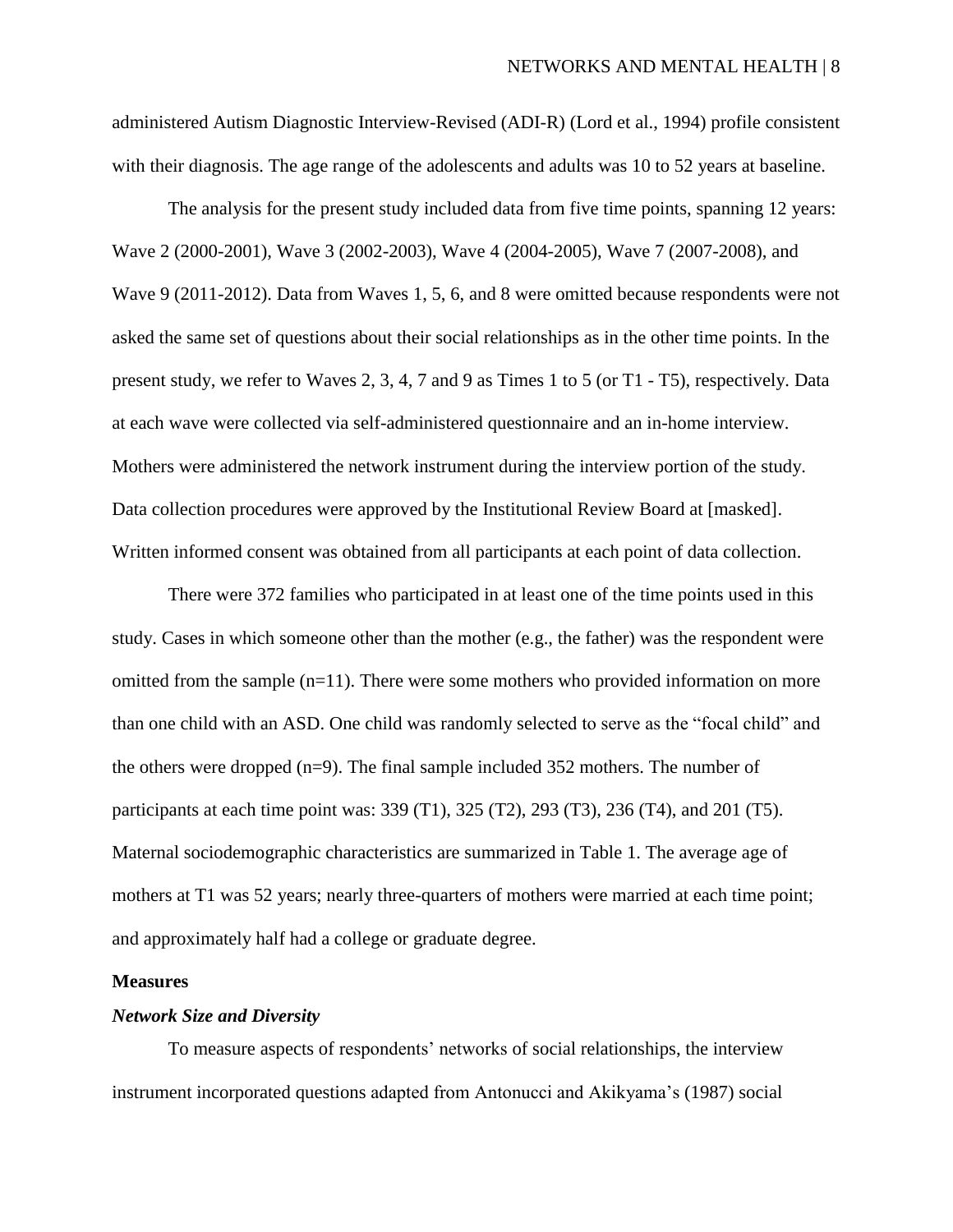convoy model. This portion of the interview began with a *name generator* to elicit the names of people comprising mothers' networks. At the baseline survey, each mother was asked to list individuals with whom she felt "a special bond" and who were "close and important" to her. During subsequent periods of data collection, mothers were shown the roster of names from the prior wave and asked whether those listed were still the most important people in the network, and if there were any other people they wanted to add. Up to 10 network members could be listed. Each network member was categorized by relationship type: spouse; child; sibling; parent; in-law; other relative; friend; and professional. *Network size* was measured as the number of individuals named at each time point. *Network diversity* was calculated as the number of different types of relationships represented in the mother's network.

#### *Maternal Mental Health*

**Depression.** The 20-item Center for Epidemiologic Studies – Depression Scale (CES-D; Radloff, 1977) measured mothers' depressive symptoms at each time point. For each item, respondents reported the frequency with which they experienced the depressive symptom in the past week, from 0 (*never*) to 3 (*5-7 days*). The theoretical range of the scale is from 0 to 60. Across the five time points, the alpha coefficients for the CES-D were between 0.91 and 0.93. Depression was modeled as a continuous variable.

#### *Covariates*

**Characteristics of Adolescents and Adults with ASD.** The models included several time-varying and -invariant characteristics of the focal child. These variables were selected based on prior research to control for their potential relationship with mothers' networks and mental health (Barker et al., 2011; Benson, 2012; Smith, Greenberg, et al., 2012; Totsika et al., 2011).

*Intellectual Disability (time invariant).* Intellectual disability (ID) was assessed by several sources. Trained interviewers determined the adolescent or adult's IQ with the Wide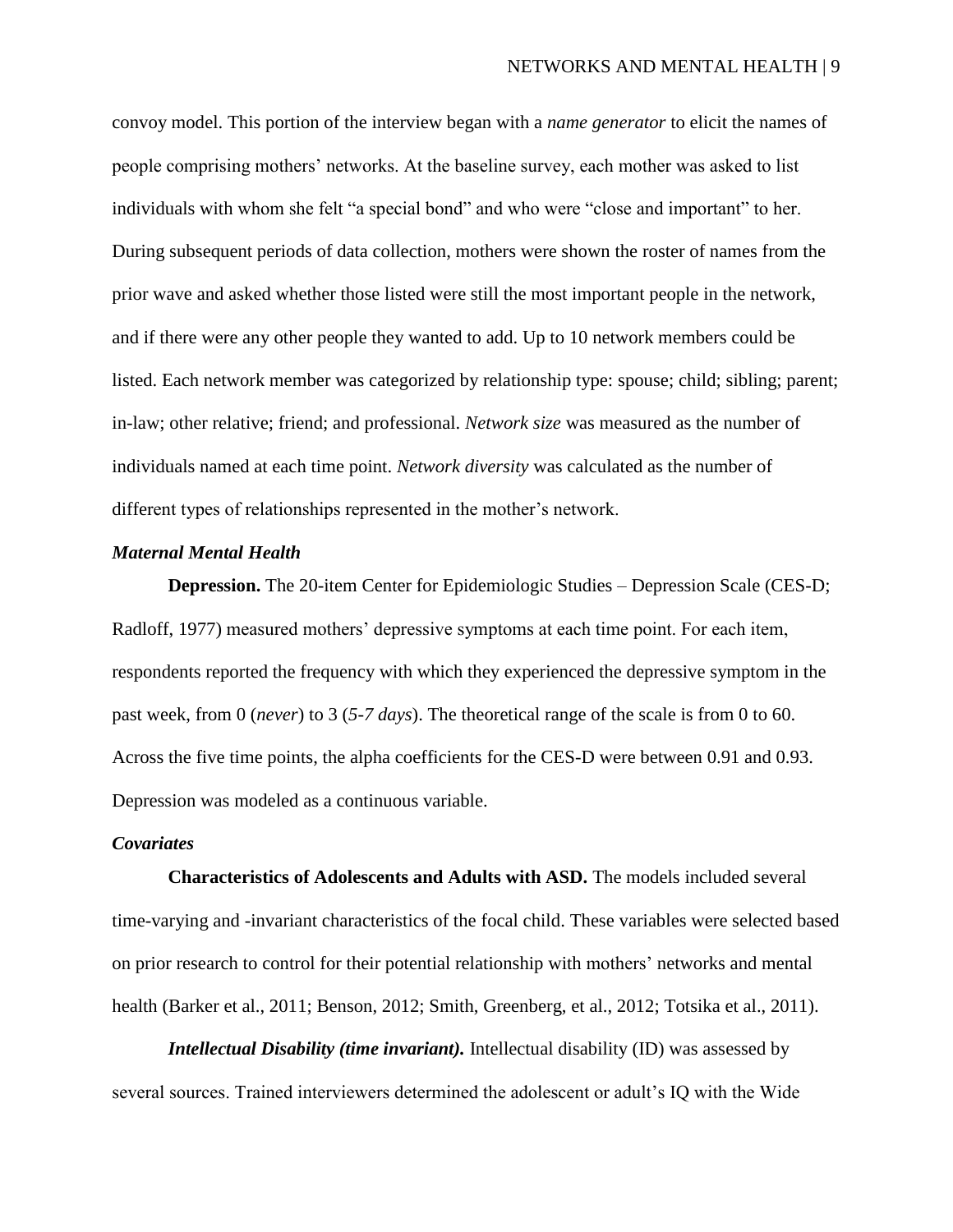Range Intelligence Test (WRIT; Glutting, Adams, & Sheslow, 2000); the Vineland screener (Sparrow et al., 1993) was administered to mothers to assess the adolescent or adult's adaptive behavior. Consistent with diagnostic guidelines (Luckasson et al., 2002), individuals were classified as having an ID if they had a standard score of 70 or below on both the WRIT and Vineland instruments (0=does not have ID, 1=has ID).

*Behavior Problems and Autism Symptoms (time varying).* At each time point, mothers completed the Behavior Problem subscale of the Scales of Independent Behavior-Revised (SIB-R; Bruininks, Woodcock, Weatherman, & Hill, 1996). Mothers reported on eight categories of behavior problems spanning three domains: internalizing (hurtful to self, unusual or repetitive habits, withdrawal or inattentive), externalizing (hurtful to others, destructive to property, disruptive) and asocial behavior (socially offensive, uncooperative). Mothers rated the frequency and severity with which their child displayed each behavior. Standardized algorithms (Bruininks et al., 1996) were then used to translate the ratings into an overall maladaptive behavior score. Higher scores on the SIB-R measure indicate worse maladaptive behavior. The SIB-R has demonstrated satisfactory reliability and validity (Bruininks et al., 1996).

The ADI-R (Lord et al., 1994) was used to measure autism symptoms at each time point. Interviewers administered 33 items from the diagnostic algorithm that were deemed appropriate for adolescents and adults. Items were scored by a trained interviewer on a scale from 0 (no impairment) to 3 (severe impairment). Inter-rater agreement among interviewers and supervising psychologists averaged 89% at baseline (mean Kappa=0.81). Based on the recommendation of Lord et al. (1994), scores of 3 were recoded to 2. A summary score was then calculated, with higher scores reflecting more severe impairments in social reciprocity, repetitive behaviors and stereotyped interests, and communication. Verbal items were excluded from the overall summary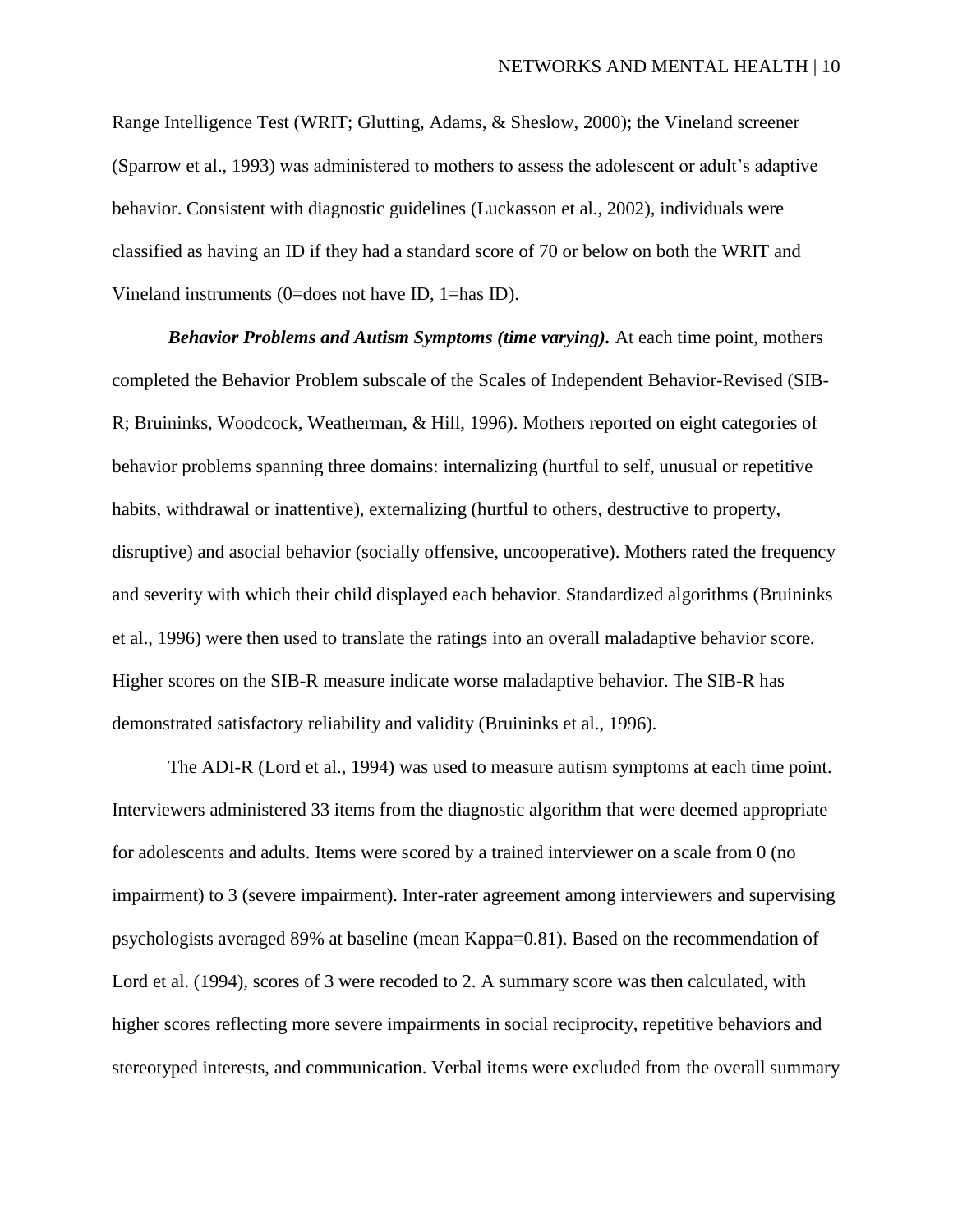measure so scores could be calculated for non-verbal individuals. The satisfactory psychometric properties of the ADI-R have been previously documented (Hill et al., 2001).

*Residential Status (time varying).* All models controlled for the residential status of the child, measured at each wave (0=child lived elsewhere, 1=child lived with the mother).

*Child's Sex.* We also controlled for the sex of the focal child (0=male, 1=female).

**Characteristics of Mothers.** Several characteristics of the mothers were included as covariates.

*Sociodemographic Controls.* The models controlled for mothers' marital status, as marriage may confer psychological benefits (Smith, Greenberg, et al., 2012) and impact personal network characteristics (Cornwell et al., 2008). Marital status was treated as a time-varying covariate (0=not married, 1=married). Models controlled for educational attainment because it is positively correlated with larger networks (Cornwell et al., 2008) and is protective for psychological well-being (Clarke et al., 2011). Mothers' highest level of education, measured at baseline, was included as a time-invariant covariate (0=high school or less; 1=some college; 2=college degree; 3=graduate degree). We controlled for the mother's age rather than the child's age; the two are highly correlated (r=0.87) but the former relates to the study's unit of analysis.

*Network Confounders.* The models controlled for two additional network characteristics: proportion of network members who (1) are female and (2) reside with the mother. Prior research suggests that individuals are more likely to discuss health concerns with network members who are female and with those who are co-residing (Cornwell et al., 2009). Women have also been shown to be more likely than men to take responsibility for the well-being of others (Haines et al., 2008); and the presence of co-residing network members may reduce the need for support from other sources (Goldman, 2020). The proportions of female and co-residing network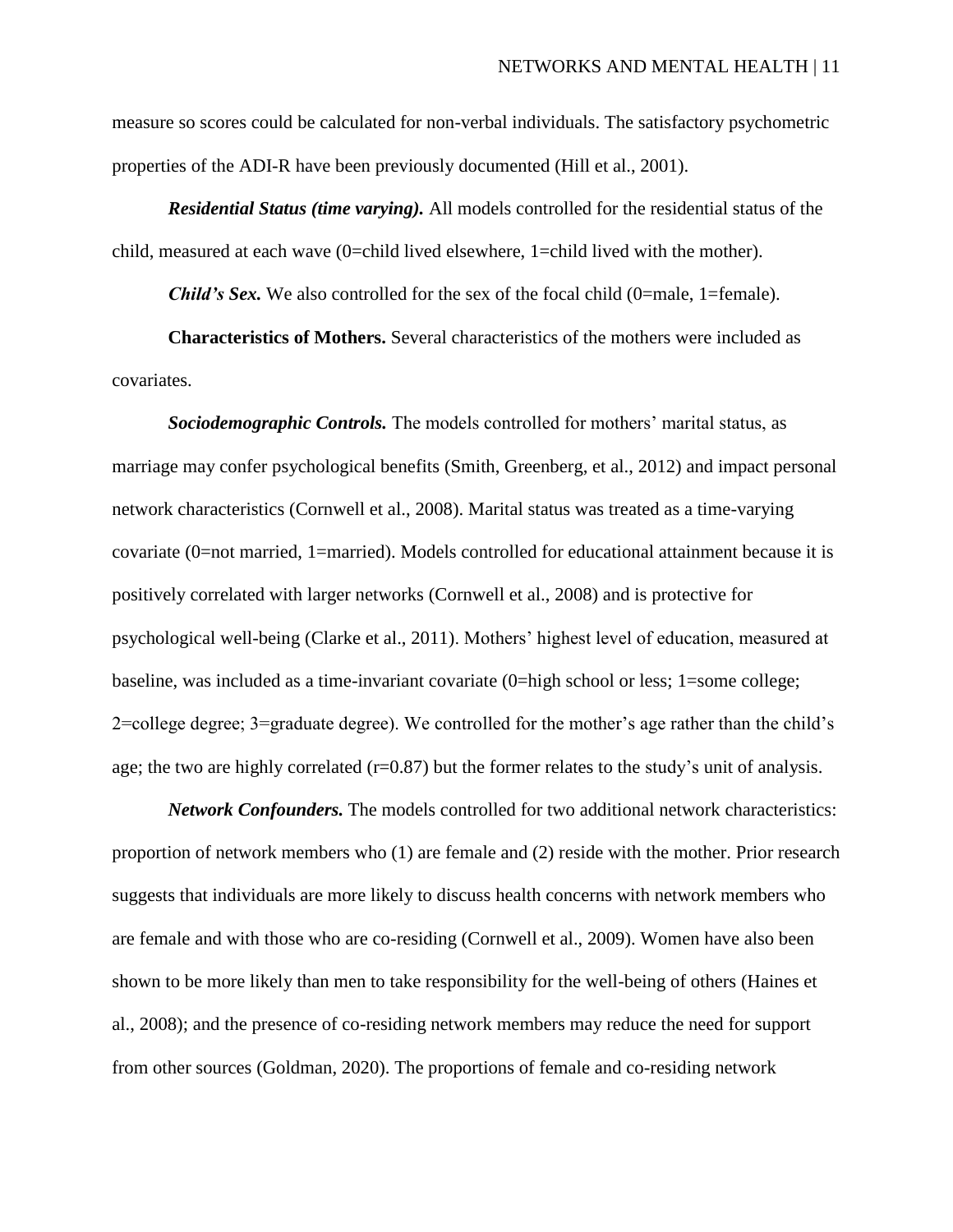members have also been found to be correlated with other attributes of networks, including their size (Cornwell et al., 2009). We therefore controlled for these network characteristics as potential confounders. Both variables were transformed into quartiles due to skewness.

## **Analytic Strategy**

The present study had three goals: (1) examine associations between network size and diversity and mental health in mothers of adolescents and adults with ASD; (2) evaluate the relative effects of network size and diversity on maternal mental health; (3) and discern whether these associations are bidirectional. We descriptively summarized changes in network size, diversity, and maternal mental health over the course of each respondent's participation in the study. Change was assessed relative to the standard deviation (SD) of each variable at the first time point it was measured: "increase" of at least half of a SD; "decrease" of at least half of a SD; or change of less than half of a SD ("stable"). One-half of a SD is commonly used to represent a "medium" effect size in behavioral research (Kline, 2004) and is a magnitude of change considered to be clinically meaningful (Norman et al., 2003).

Two techniques are commonly employed when modeling causal relationships with longitudinal observational data (Allison et al., 2017; Williams et al., 2018), and each has complementary strengths and limitations. The first strategy aims to control for unmeasured characteristics (e.g., mixed models); this approach adjusts for unobserved confounding, but does not illuminate the direction of effects across time. The second strategy aims to control for lagged dependent variables (e.g., cross-lagged panel models); this approach can be useful in ascertaining the direction of causal relationships and to protect against reverse causation. However, in traditional cross-lagged models, unmeasured characteristics are not directly estimated, so it is not possible to distinguish the autoregressive effect from other sources of unobserved heterogeneity.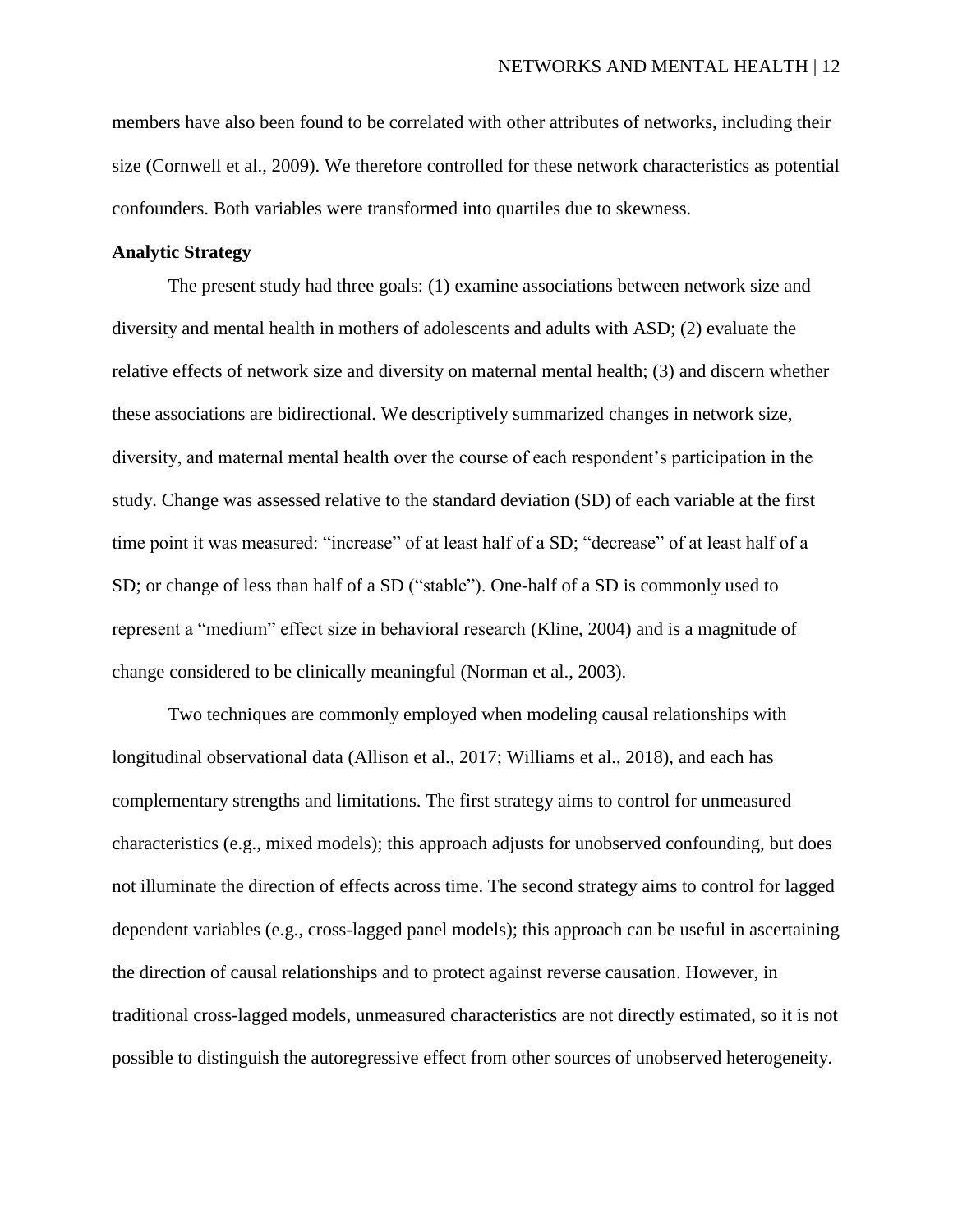Standard modeling approaches that combine both strategies can lead to estimation problems, including biased coefficients (Allison et al., 2017).

We employed an innovative method, sometimes termed dynamic panel modeling, to fully leverage the longitudinal data *and* to overcome the challenges described above. Specifically, we address the key study aims by fitting a series of autoregressive cross-lagged regressions in a structural equation framework with maximum likelihood estimation (Allison et al., 2017; Williams et al., 2018). This method accommodates lagged endogenous regressors and random effects, providing a powerful vehicle to make more valid inferences regarding the causal direction between network factors and mental health. The lagged endogenous regressors account for state dependence and unobserved, between-person heterogeneity, reducing bias in the estimates of the other exogenous variables. The random effects were operationalized as a latent variable, controlling for unobservables assumed to be uncorrelated with time-varying covariates.

Separate models were estimated for each direction of effects (e.g., network size predicting depression; depression predicting network size); this approach tends to be more robust to misspecification (Allison et al., 2017) and, in our case, was required to achieve convergence. Figure 1 illustrates the dynamic panel model approach used to estimate the effects of network characteristics on maternal mental health with five time points.

## [Figure 1 about here]

Four models were estimated as part of the main analysis: network size predicting depression; depression predicting network size; network diversity predicting depression; and depression predicting network diversity. We also conducted a supplemental analysis with a parallel set of four models that examined maternal anxiety (supplemental Tables S2-S4). All time-varying covariates were lagged by one unit to ensure that they were measured prior to the outcome. To relax the normality assumption, the models were fit with robust standard errors with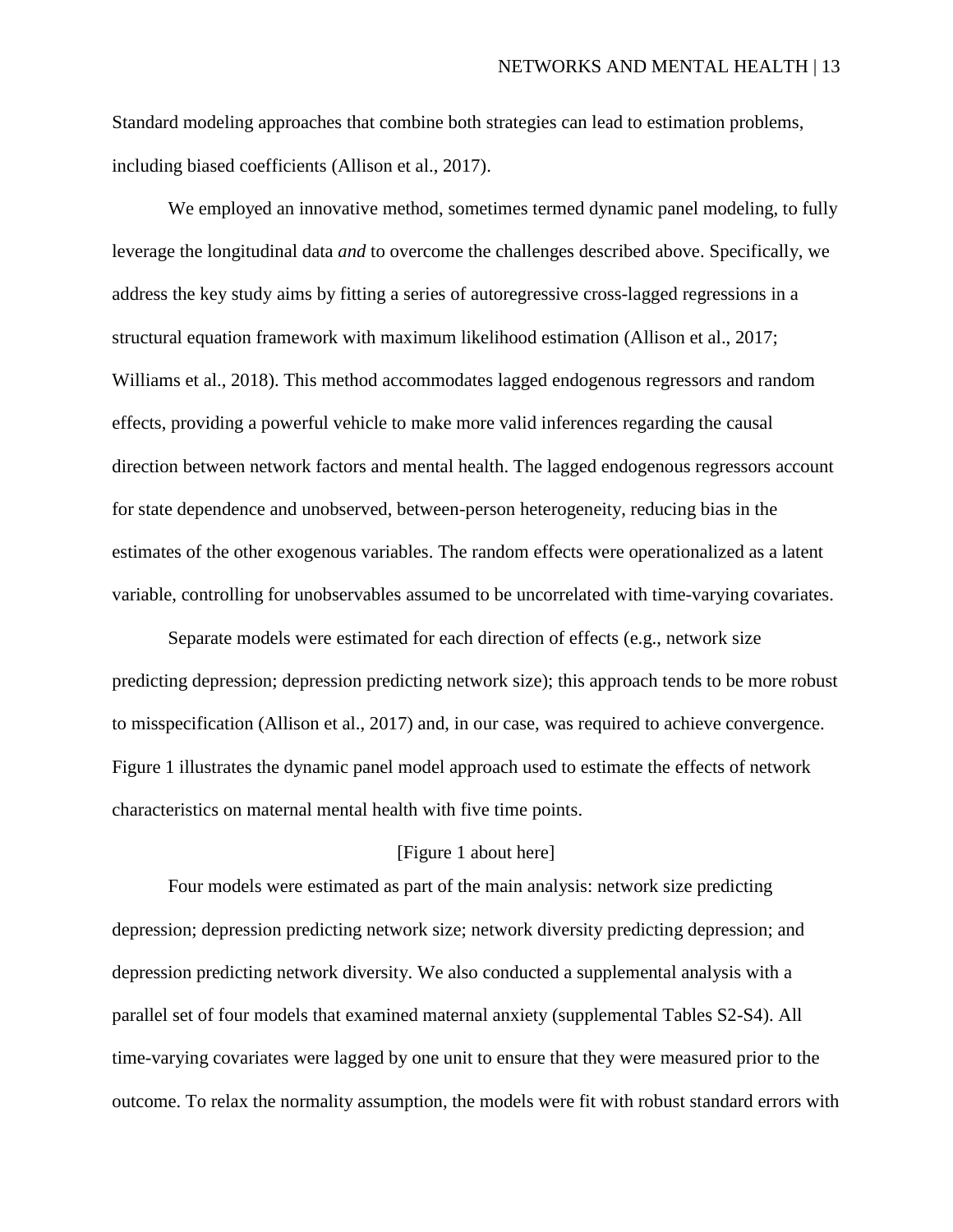a sandwich variance estimator. The depression, behavior problems, and autism symptoms scales were standardized by unit variance for ease of interpretation and to aid in model convergence.

Bayesian information criteria (BIC) indicated that models with stationarity constraints were preferred to those that allowed effects to freely vary over time (available from authors). Thus, prospective associations between the same variables were set to be equal across waves. Several statistics were used to assess model fit: the root mean squared error of approximation (RMSEA), with a recommended cutoff of  $\leq 0.05$  or .08; the standardized root mean squared residual (SRMR), with a recommended cutoff of  $\leq 08$  or .09; and the comparative fit index (CFI) with a recommended cutoff of  $\geq$  .95 (Hu & Bentler, 1999; Iacobucci, 2010). The analyses were conducted in Stata (StataCorp, 2019) using the *xtdpdml* command (Williams et al., 2018).

**Attrition analysis.** As with most longitudinal studies, there was panel attrition, due either to death or loss to follow-up. The models were fit with full information maximum likelihood to address missingness. This approach allowed all respondents to remain in the analytic sample; parameter estimates were derived from whatever information was available in the data, including partially observed cases. Concerning attrition, we compared the values of all study variables at T1 for mothers who remained in the study for all waves and mothers who attrited by T5. There were no differences between mothers who attrited and those who were retained with respect to mental health or network characteristics. Regarding other characteristics, at T1, retained mothers were respectively more likely to be married (79.20% *vs.* 70.0%, p=.054), to have a college or graduate degree  $(52.80\% \text{ vs. } 38.03\%, \text{ p} = 0.01)$ , to be living with their child with ASD  $(69.04\% \text{ vs. } 0.04\%)$ 50.70%, p=.001), and were younger (M=50.51 years *vs.* M=55.19 years, p<.001) than those who attrited. Each of these variables was controlled in the analysis.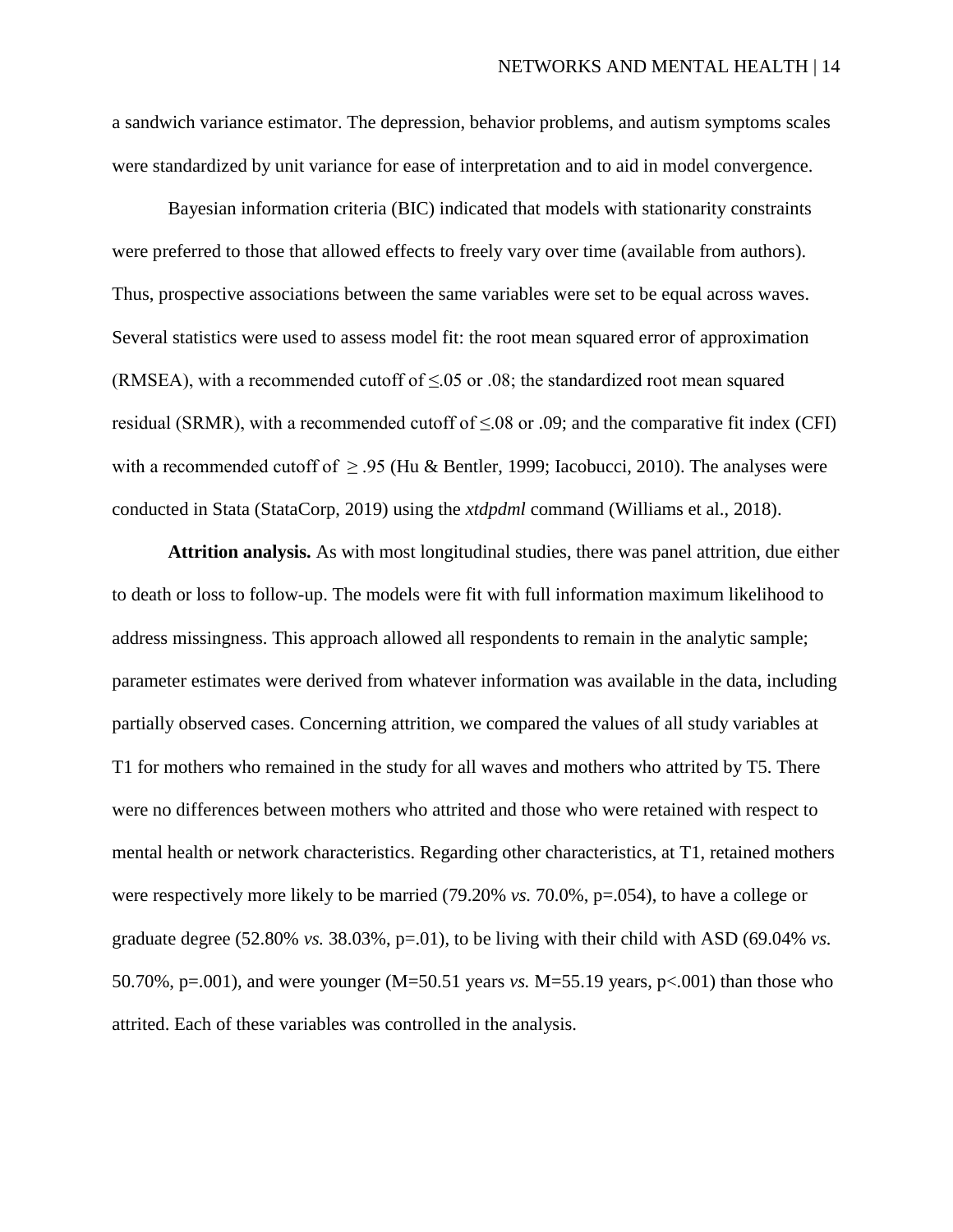#### **Results**

#### **Descriptive Statistics**

Table 1 presents descriptive statistics for the study variables. Regarding the adolescents and adults with autism  $(T1 \text{ mean age} = 23 \text{ years}, \text{ range} = 11-53 \text{ years})$ , co-residence with the mother declined over the course of the study, from 61.36% to 48.50%; 70.21% had an ID; and about a quarter were female. Mean behavior problems and autism symptoms varied modestly over time. On average, mothers listed between 7 and 8 network members and about 4 types of relationships at each time point. Mean depression scores increased from 12.09 at to 12.86 over the course of the study; at each wave,  $25\% - 30\%$  of the sample had CES-D scores  $> 16$ , indicating risk for clinically significant depressive symptoms (Lewinsohn et al., 1997).

## [Table 1 about here]

Table 2 describes changes in network size, diversity, and maternal depression over the course of each respondent's participation in the study. The predominant trend was one of stability, with 70.64% of respondents exhibiting limited change in network size, and 53.44% and 55.66% of respondents reporting stable levels of depression and network diversity, respectively. In terms of change that was observed, there was greater overall fluctuation (both increases and decreases) in levels of network diversity than in network size. Similar proportions of respondents experienced increases (24.26%) and decreases (22.30%) in depression.

## [Table 2 about here]

There were several significant correlations among study variables, as measured at Time 1 (supplemental Table S1). Network size was moderately correlated with diversity ( $r = .55$ , p<.001). Correlations between network variables and maternal depression were weak but statistically significant (network size and depression  $r = -0.19$ , p $\lt 0.001$ ; network diversity and depression  $r = -.18$ ,  $p = .001$ ).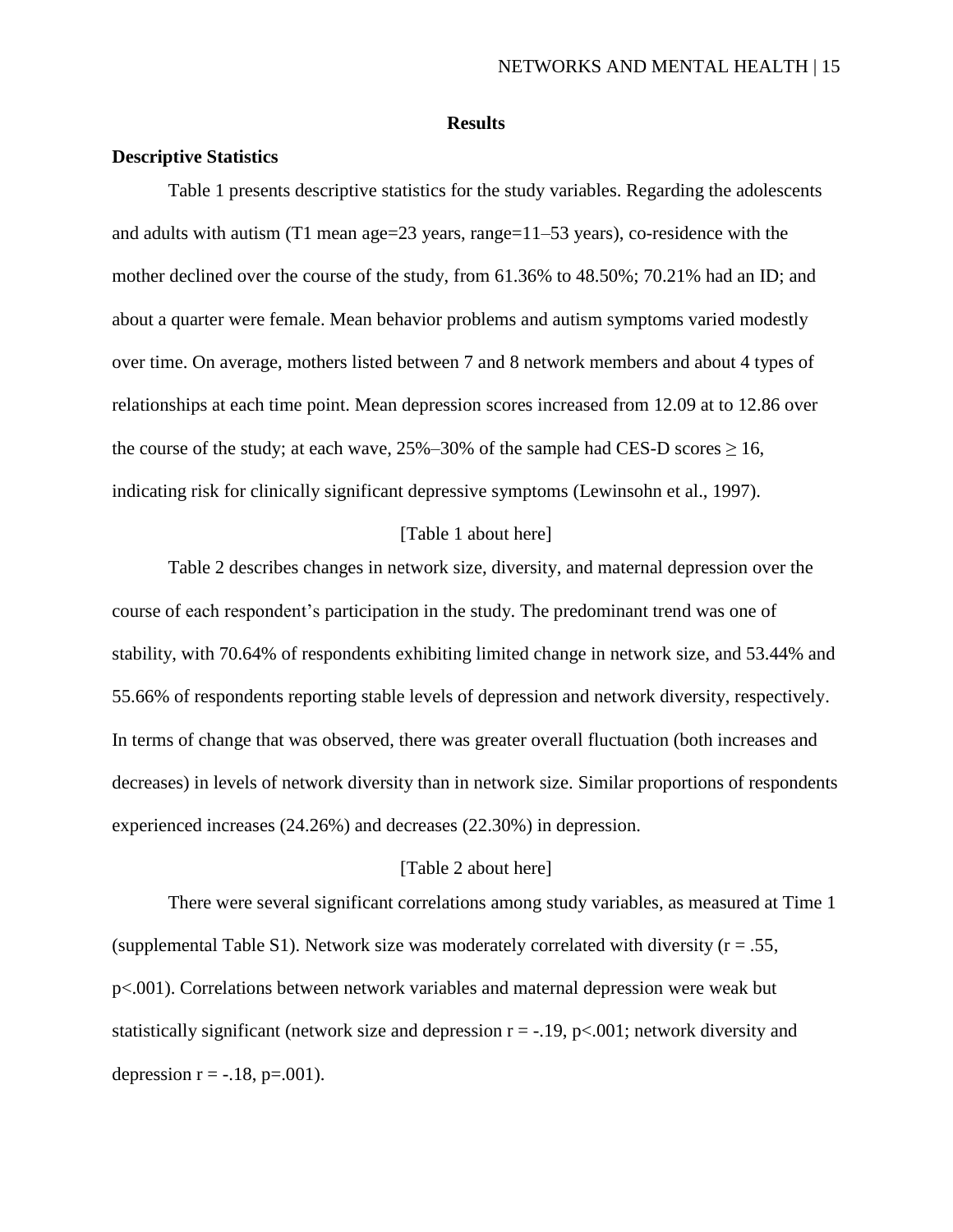Table 3 includes details about the relationship types that comprised mothers' networks at T1. The table also provides an indication of how network composition and role diversity are related. Spouses and friends were the most common types of relationships, with 75.61% of mothers naming the former and 91.16% naming the latter. More than half of the networks described at T1 included a child (60.06%) or a sibling (57.32%), whereas fewer included a parent (41.77%) or an in-law (36.89%). Extended kin (20.43%) and professionals (14.33%) were listed by respondents with the least frequency. As can be discerned in Table 3, networks that are more diverse also tend to include less common role relationships.

### [Table 3 about here]

#### **Multivariate Results**

### *Network Size, Network Diversity, and Maternal Depression*

**Network size.** Table 4 presents results of the models for network size and depression (models 1a and 1b). As indicated by the RMSEA, CFI, and SRMR, all models demonstrated good fit. The autoregressive effect of depression exhibited a weak trend  $(b=0.14, p=.091)$ , indicating some variation in depression levels over time. Conversely, the autoregressive effect of network size is large ( $b=0.84$ ,  $p<.001$ ), suggesting temporal stability in this construct. There was a significant cross-lagged effect of network size on depression (b=-0.06, p=.001), controlling for prior depression levels. We also observed an association between earlier levels of depression and subsequent network size (b=-0.10, p=.017). Hence, depression had a deleterious *longitudinal*  impact on the size of mothers' networks. Taken together, the cross-lagged effects from models 1a and 1b suggest that the relationship between network size and maternal depression is bidirectional. The cross-lagged associations between network size and *anxiety* followed a similar pattern as those for depression (supplemental Table S4).

[Table 4 about here]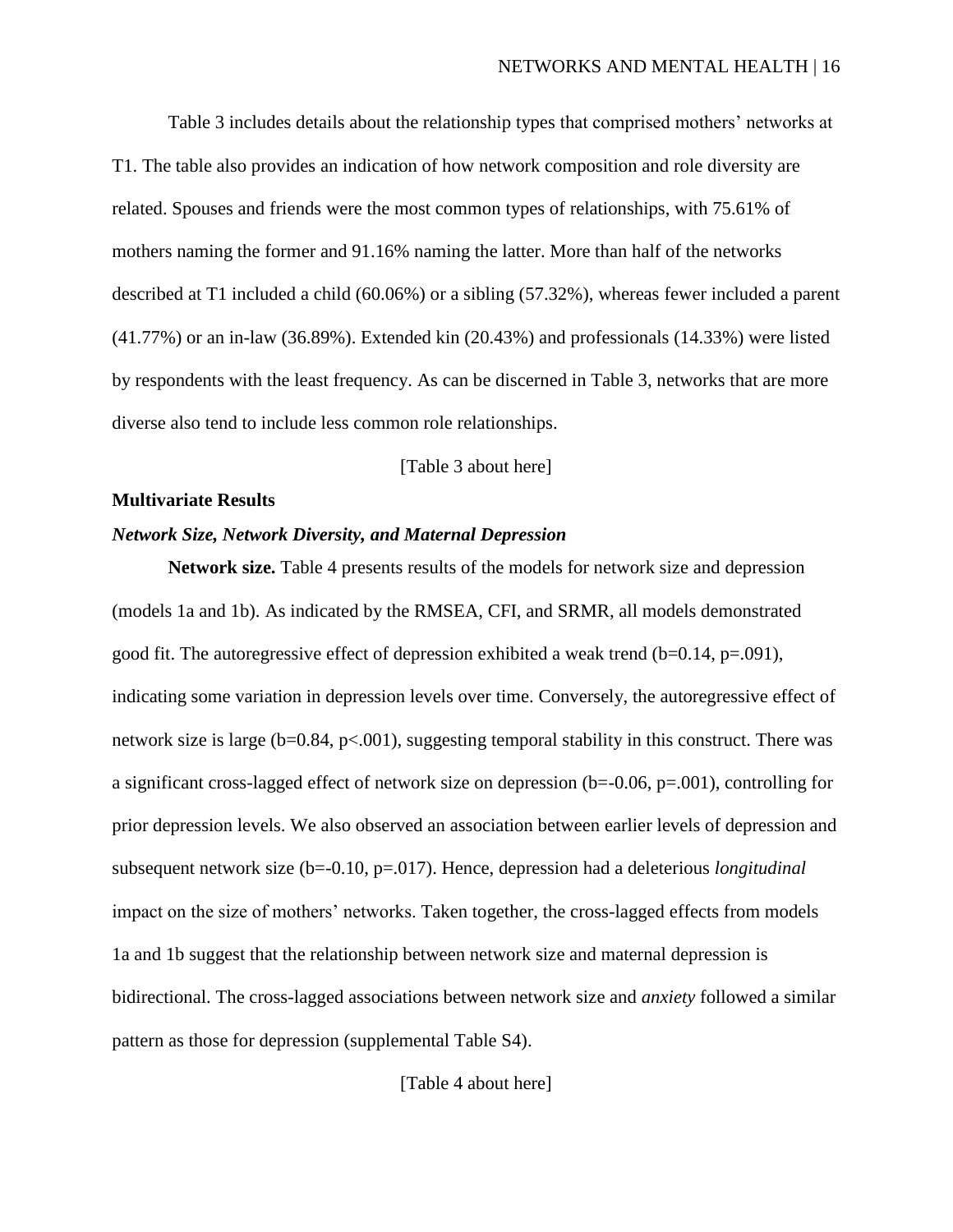**Network diversity.** Models 2a and 2b estimated the autoregressive and cross-lagged relationships for network diversity and depression (see Table 4). The models fit the data well, according to the RMSEA, CFI, and SRMR. With respect to the autoregressive effects, diversity was stable over time  $(b=0.76, p<0.01)$  and, consistent with the findings from model 1a, depression was not  $(b=0.13, p=.11)$ . Model 2a shows a significant negative cross-lagged association between prior diversity and subsequent depression  $(b=0.08, p=.032)$ . Concerning the reverse causal direction, the results of model 2b suggest that previous levels of depression were negatively associated with subsequent network diversity (b=-0.06, p=.009). Thus, there was a bidirectional relationship between network diversity and depression: having greater network diversity predicted decreases in depression symptoms over time, whereas higher scores on the depression scale predicted diminishing network diversity over time. The analysis of network diversity and maternal *anxiety* yielded similar results to the depression models. The anxiety model estimates are presented in supplemental Table S4.

#### *Network Size versus Network Diversity*

The results presented in Table 4 (model 1a) suggest benefits of having more network members; larger networks were associated with decreases in maternal depression. This effect, however, was not robust to the inclusion of network diversity. After diversity was taken into account (model 2a), the size of the coefficient for network size was attenuated by about half, from  $-0.06$  (p=.001) to  $-0.03$  (p=.064) when predicting depression. The supplemental analysis of anxiety resulted in a similar pattern (Table S4), such that, in both cases, adjustment for network diversity reduced the statistical association between network size and mental health (depression or anxiety) to a non-significant level. In contrast, network diversity was significantly associated with both depression and anxiety above and beyond the effects of network size. In sum, when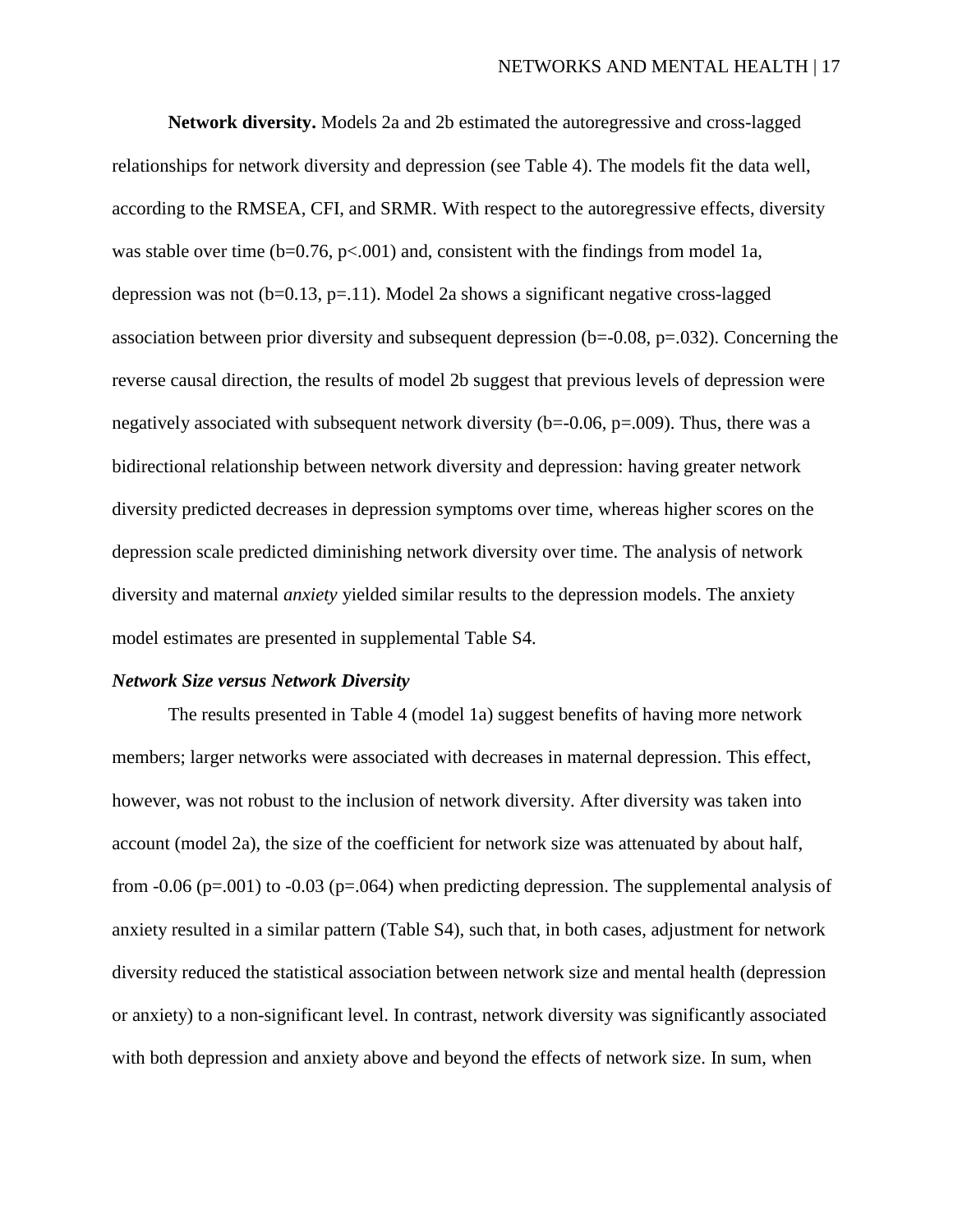network size and network diversity are considered simultaneously, it is the latter and not the former that is protective for mothers' psychological well-being.

## *Other Results*

Estimates of the covariates revealed several additional findings. Children's behavior problems were significantly associated with higher depression (models 1a, 2a). Mothers with a greater proportion of network members who were female at an earlier time point reported lower levels of depression, as did those with greater educational attainment (models 1a, 2a). None of the covariates were associated with network size (model 1b). However, mothers of adolescents and adults with ID had less diverse networks (model 2b). Network gender composition was also associated with diversity; having a greater proportion of network members who were female predicted a decrease in the number of different types of role relationships reported (model 2b).

#### **Discussion**

The purpose of this study was to investigate the associations between social network factors and mental health in a sample of mothers of adolescents and adults with ASD. Building on prior research, we examined the psychological impacts of two attributes of mothers' social contexts: network size and relationship role diversity. We also assessed the direction of these effects, applying an innovative method to longitudinal data collected over a 12-year period of time. This study contributes a greater understanding to the ways in which social relationships impact mothers' well-being, and sheds new light on the reciprocal associations between networks and mental health.

Larger networks have been shown to be psychologically protective for mothers of children with ASD (Barker et al., 2011; Smith, Greenberg, et al., 2012). The larger the network, the greater its capacity to include a variety of types of relationships; thus, a key contribution of this study is clarifying whether the mental health benefits are a function of network size, per se,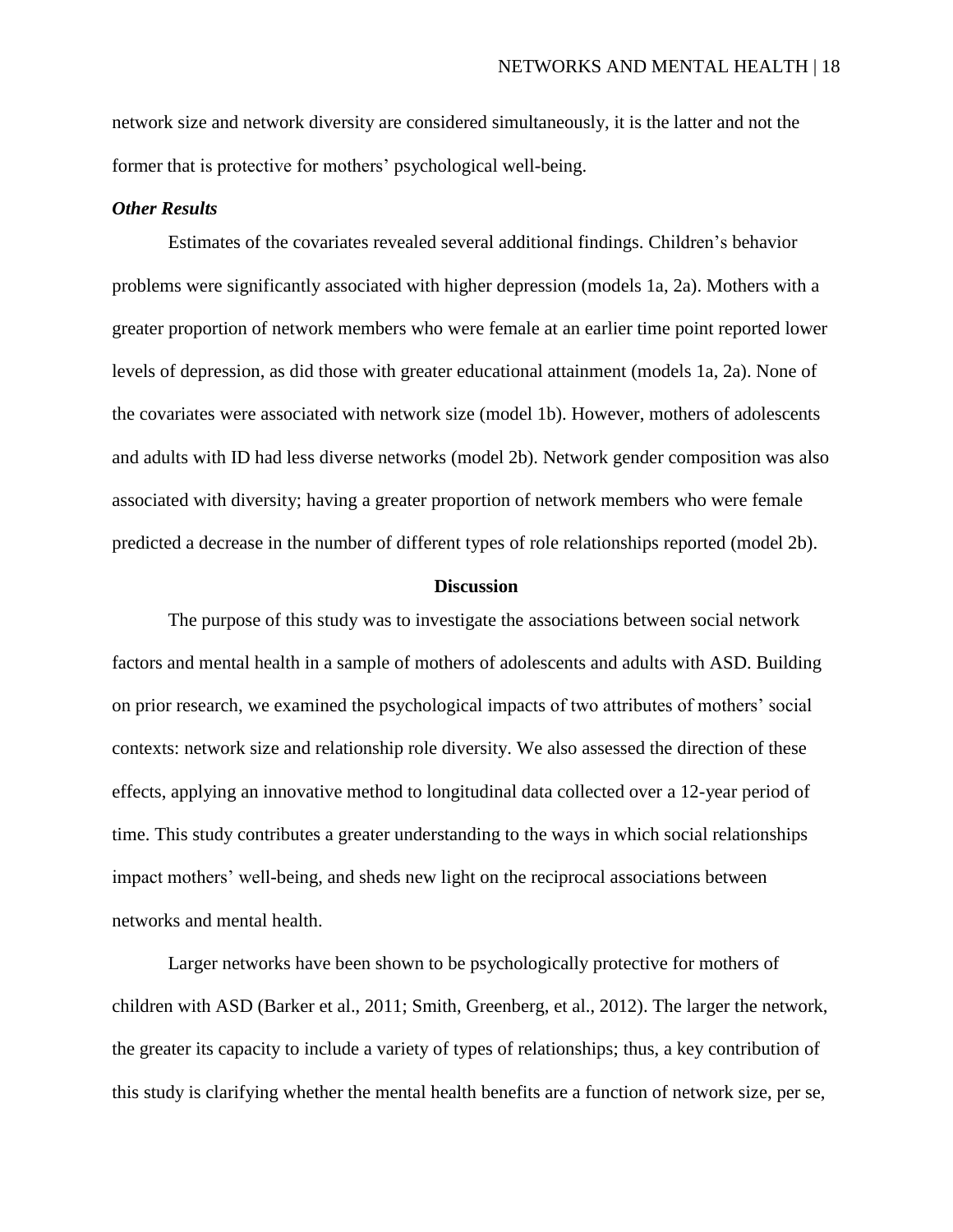or whether they are derived from relationship role diversity. The findings suggest that mothers of individuals with ASD who have more diverse networks experience longitudinal improvements in mental health, controlling for network size, prior levels of psychological symptoms, and maternal and child characteristics. Further, the positive, psychological effects of network size were considerably attenuated once network diversity was taken into account.

These findings have important implications. Parents of children with autism and other DDs tend to be less socially active than other parents (Dembo et al., 2022); such gradients may widen in later life (Seltzer et al., 2011). Given the risks of isolation that these parents face as they age (Marsack & Perry, 2018), it is critical to discern which social factors are most helpful in buffering against the psychological consequences of lifelong caregiving. Importantly, the salutary nature of social connections extends beyond the amount of support that individuals receive. As this study demonstrates, networks play a meaningful role in linking interpersonal relationships to mental health, particularly as a result of the diversity of social ties. Therefore, strategies to improve social connectedness in this population should not only focus on increasing the quantity of network contacts. Rather, maintaining a broad range of relationship types may serve as a unique, adaptive resource for mothers of individuals with autism.

There are several plausible mechanisms that might explain the positive effects of network diversity. Interpersonal behaviors tend to be influenced by the normative expectations ascribed to social roles (Thoits, 2012). Thus, the coping resources to which a mother has access depend not only on the quantity – but also the diversity – of relationships in her network. Because individuals experience varying challenges and stressors, the types of supports available through a given relationship may be of benefit in certain circumstances but not in others. For example, mothers may turn to their friends for socialization and companionship (Agneessens et al., 2006)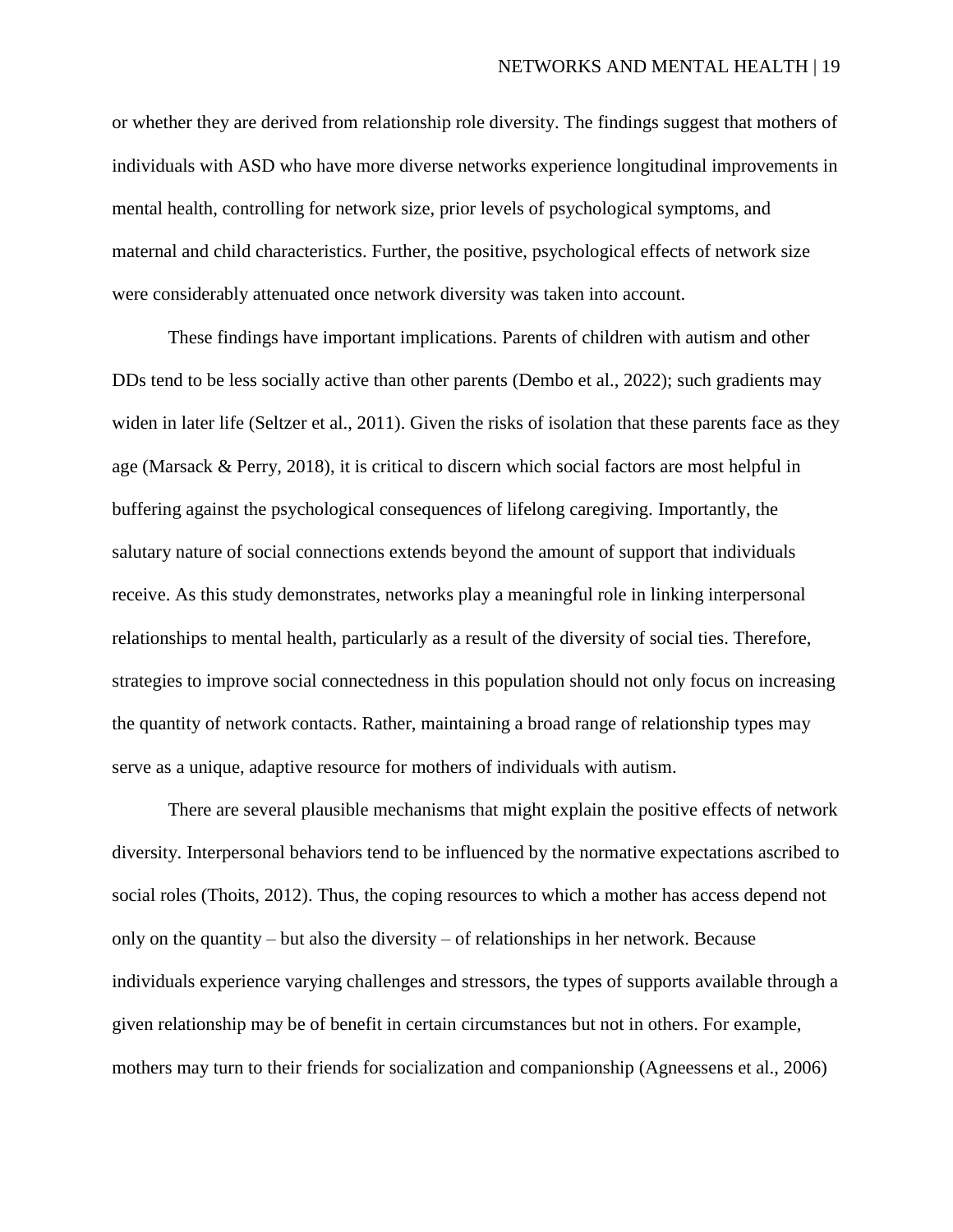but seek out kin to discuss health-related matters (Schafer, 2013) and for help making medical decisions (Cornwell et al., 2009). Mothers who can call upon a diverse set of relationships likely have greater access to the specific resources that meet their exigent support needs.

A related explanation for our findings is based on the positive association between multiple roles and well-being, which has been documented among mothers of children with DDs (Hong & Seltzer, 1995) and in the general population (Thoits, 2012). Those with a larger number of role identities are thought to experience greater meaning and purpose in life, perhaps because engaging in numerous types of relationships facilitates higher levels of personal mastery (Thoits, 2012). Future research could consider whether mothers' perceptions mediate the association between network diversity and mental health outcomes.

Network diversity may offer unique benefits to mothers as they age. Those in midlife and beyond are often tasked with coordinating their adolescent's transition out of secondary school (Taylor, 2009) and then with navigating the sparse service system for adults with autism (Laxman et al., 2019). Families commonly report a lack of age-appropriate programs (Taylor, 2009), which could contribute additional stress to caregivers. Maintaining a diverse network might be valuable for addressing these challenges. As Table 3 indicates, less frequently reported relationships – in-laws, extended kin, and professionals – tend to be included in highly diverse networks. Social connections that lay outside of one's immediate family may provide novel and non-redundant information (Schafer, 2013), and thus serve a distinct role in helping mothers identify crucial resources. Engaging with "weaker ties" in diverse networks could be an effective strategy toward reducing families' unmet needs for services and supports and, in turn, help to promote maternal well-being.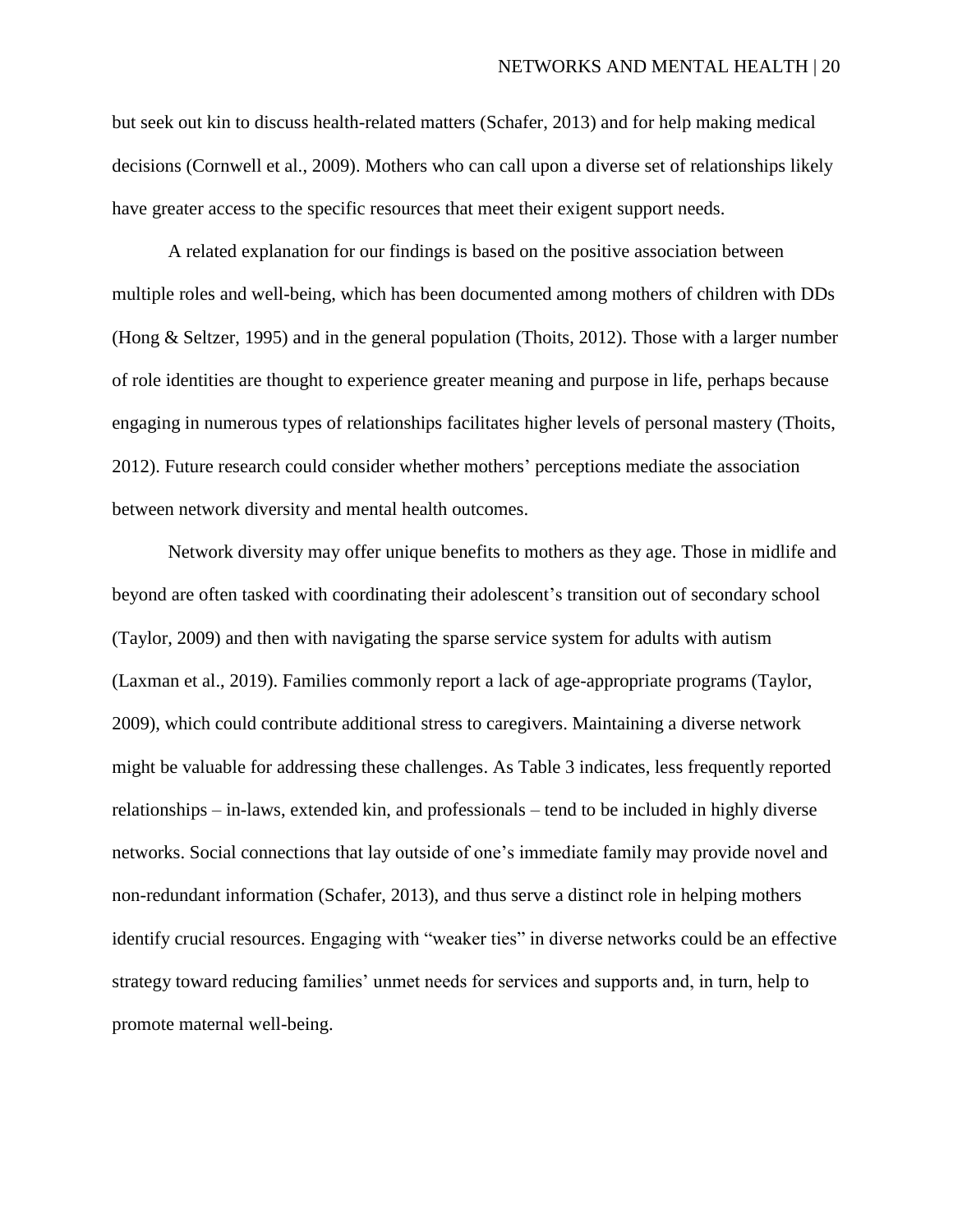Using structural equation models, we sought to understand the direction of effects between network factors and maternal mental health, and thereby address a key limitation of prior research. To our knowledge, this is one of the first investigations into the directional nature of these associations in a sample of parents of individuals with autism. The longitudinal impacts of network diversity (and, to a lesser extent, network size) on psychological well-being lent support to the social causation hypothesis: specifically, that social relationships have an effect on maternal mental health. Importantly, we also find evidence that the connection between mental health and network factors are characterized by a selection mechanism. Increases in psychological symptoms were associated with reductions in network size and diversity over time, even after controlling for prior network characteristics and potential confounders. Hence, while networks size and diversity may promote positive adaptation, access to network resources, in part, depends on the status of mothers' mental health.

The findings from the bidirectional analysis are meaningful, both methodologically and practically. Much of the prior literature focused on social relationships and well-being among parents of children with ASD relies on cross-sectional data and is "vulnerable to misattributed causality" (Umberson et al., 2010, p. 12). When longitudinal data can be leveraged, it is crucial for research designs to explicitly model exogenous health effects so as not to overestimate the benefits of social relationships and to avoid reverse causation being the driver of observed associations (Haas et al., 2010). That network diversity was found to be psychologically advantageous even after controlling for reverse effects suggests it may constitute a robust resilience factor. The longitudinal impact of network size was also observed net its autoregressive effect; though, as we have discussed, the effect of larger networks was reduced after diversity was included in the model.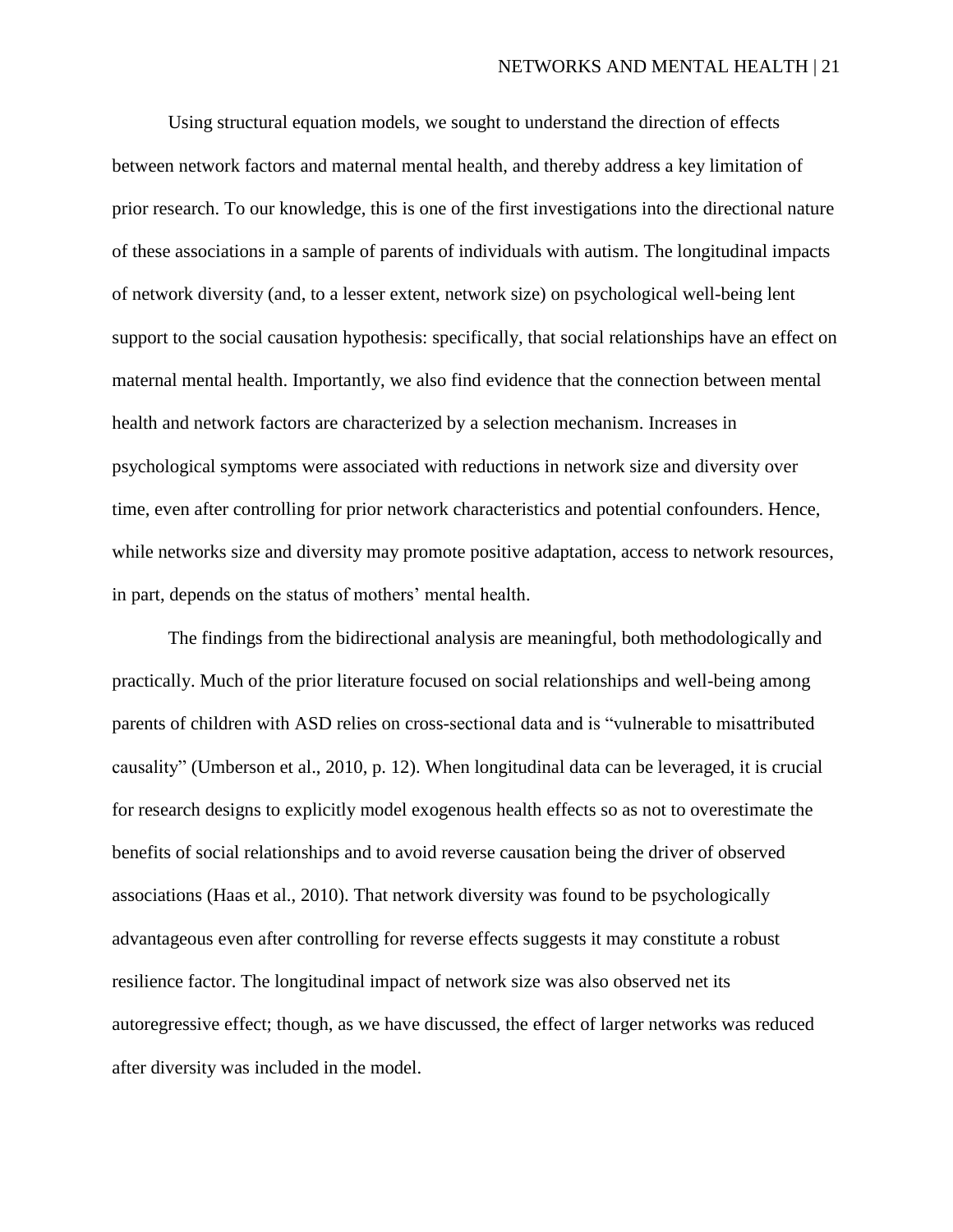The bidirectional network relationships with mental health underscore the risks of a "vicious cycle" that some mothers might face. On the one hand, those with smaller and less diverse networks may endure adverse psychological outcomes. Poor mental health, in turn, can result in reductions in network size and diversity. On the other hand, programs targeting *either*  mental health *or* networks may catalyze a positive, mutually bolstering feedback loop.

These results may be used to inform interventions. For example, network assessment tools can help mothers map out their current relationships and identify gaps therein. To augment diversity, family support practitioners might encourage mothers to identify and activate latent ties (e.g., reaching out to an extended relative) and to explore opportunities to meet new people (e.g., joining an organization). While promoting the mental health of parents is an important goal in its own right, there are also indirect consequences that should be considered. Consistent with transactional models of development, there is evidence that parents' own internalizing symptoms can negatively impact functioning and exacerbate behavior problems in children with ASD (Karst & Van Hecke, 2012). Furthermore, psychological distress has been shown to reduce the effectiveness of parent-delivered interventions and is linked with decreased parenting selfefficacy (Karst & Van Hecke, 2012). By improving parents' mental health, network interventions may enable those with long-term caregiving responsibilities to meet the needs of their children with ASD more effectively.

There were some notable results concerning the covariates. Behavior problems exhibited by the individual with ASD was a reliable predictor of maternal depression. Future studies might consider whether network qualities moderate the effects of difficult behaviors on caregivers' well-being. We also found that mothers with more education had fewer depressive symptoms, which may reflect socioeconomic variation in access to psychosocial resources. Regarding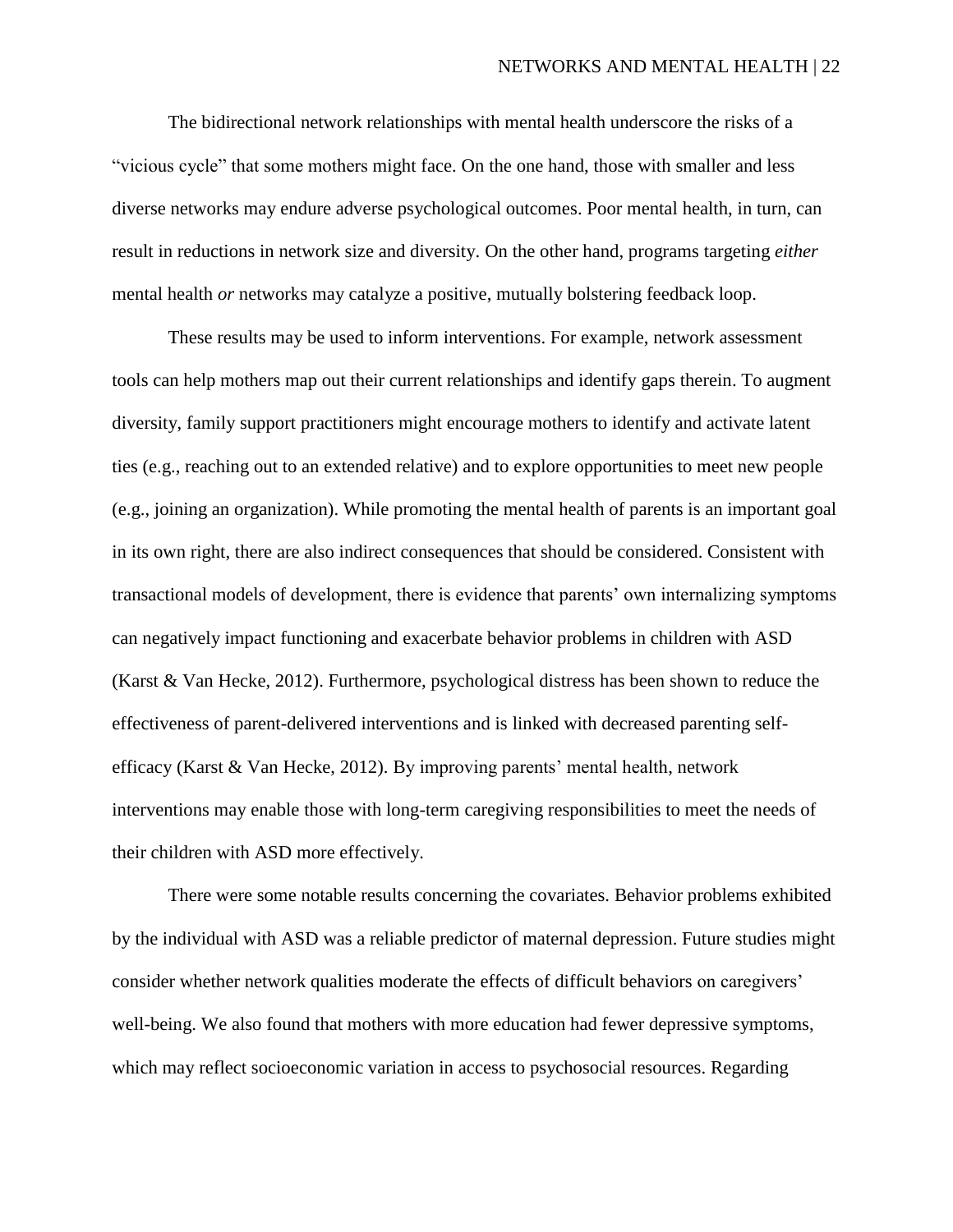network controls, mothers with networks composed of a larger proportion of women tended to report lower levels of depression. Gender composition of networks has been long been recognized as an important determinant of well-being in the general population (e.g., House, 1987), and was identified as such in this study.

Regarding predictors of mothers' networks, we found that having a child with an ID was associated with less network diversity. Individuals with ASD and ID tend to have greater functional impairments (Ouyang et al., 2014) and require a higher level of support from their parents compared to those with ASD alone (Saunders et al., 2015). As a result, mothers may have fewer opportunities for social engagement and limited abilities to maintain diverse social connections. Mothers with networks comprised of a greater proportion of females also had less diverse role relationships. Because the sample only included mothers, it is unclear whether this finding reflects network gender composition or gender homophily of the respondents. The other covariates included in the models were not significantly associated with mothers' networks, in contrast to some prior studies of the general population (e.g., Cornwell et al., 2008; Waite et al., 2021). According to the convoy model of social relations (Antonucci et al., 2010), social networks are impacted by life course experiences and role demands. Thus, it is possible that the predictors of network characteristics among mothers of children with ASD *differ* from those of the general population. Future research is needed to understand whether the determinants of mothers' networks vary based on the exposure to stressful parenting circumstances.

Several limitations in this study should be acknowledged. The sample was primarily comprised of non-Hispanic white mothers (93.81%) and, in this respect, was not representative of families of individuals with ASD (Kogan et al., 2018). Subsequent studies should consider the relationships between networks and mental health of mothers from diverse racial and ethnic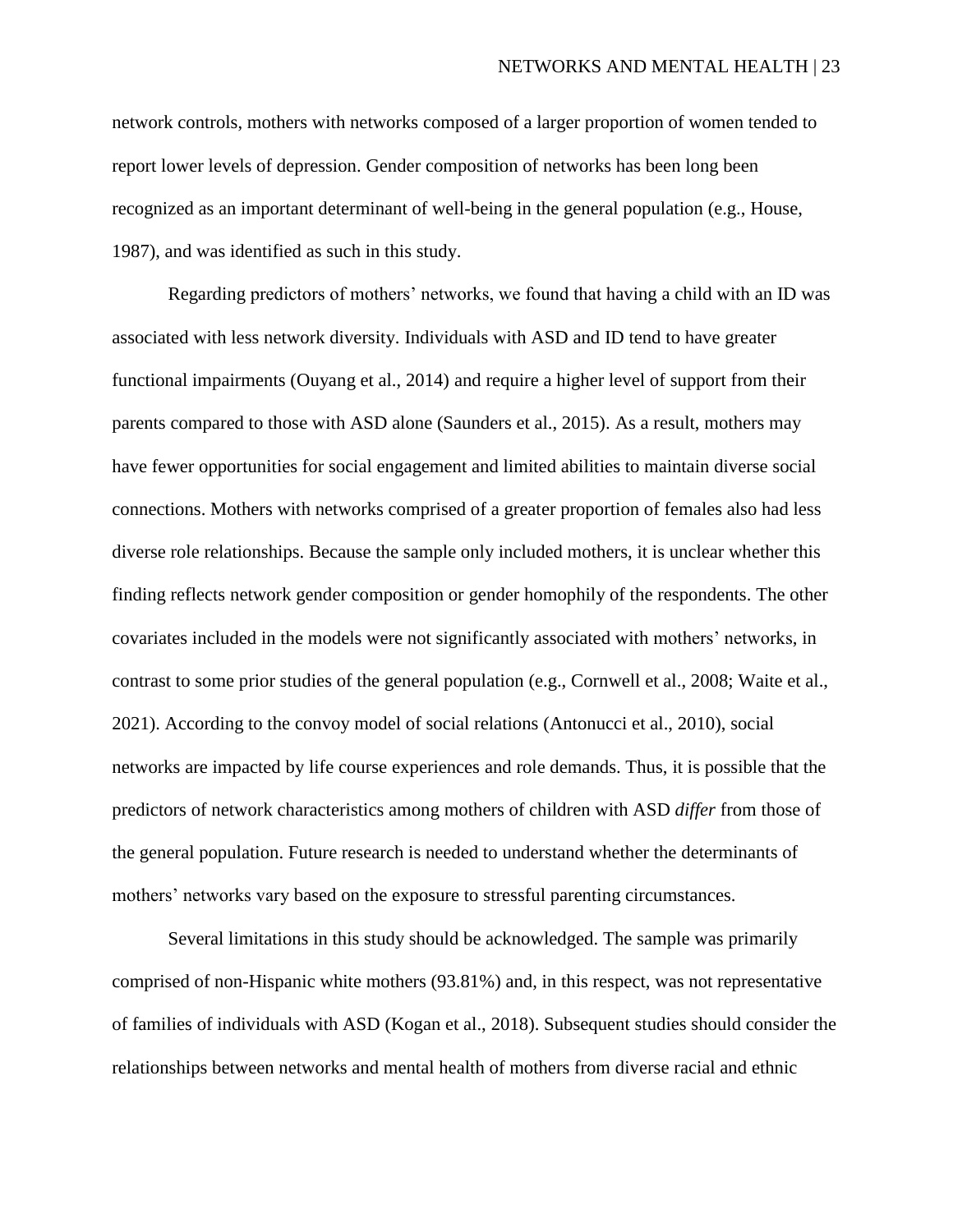backgrounds. It is particularly important for future research to assess these associations in cultures that place different levels of emphasis on familial and community connectedness. The data included in these analyses were largely based on mothers' self-reports. Future studies that leverage other sources of information (e.g., mental health diagnoses in electronic medical records) can help corroborate these findings. The sample was comprised only of mothers, and there remains a glaring gap in knowledge regarding fathers of individuals with ASD. Additional research is needed to better understand fathers' networks, including their characteristics and mental health effects.

Other measures of network diversity could also be considered in future research, for example, to assess the varied support functions offered by different types of relationships. In addition, modes of communication have changed rapidly in recent years and data are needed to understand the role that virtual contacts play in supporting mothers of individuals with autism. Future studies should also consider whether associations between network resources and mental health vary with age, for example, by comparing the effects among mothers of adolescents to mothers of adults with ASD.

Finally, we note that different approaches are used in longitudinal research to elicit the names of network members. In this study, respondents were shown the roster of names from the prior wave of data collection and asked if those network members should be removed or retained, and whether there were new people who should be added. Reviewing one's network members from a previous wave may reduce recall bias and panel conditioning (Hogan et al., 2020). However, this method may also have biased the networks toward stability if respondents chose to retain network members out of convenience. The results of this study should be interpreted with these considerations in mind.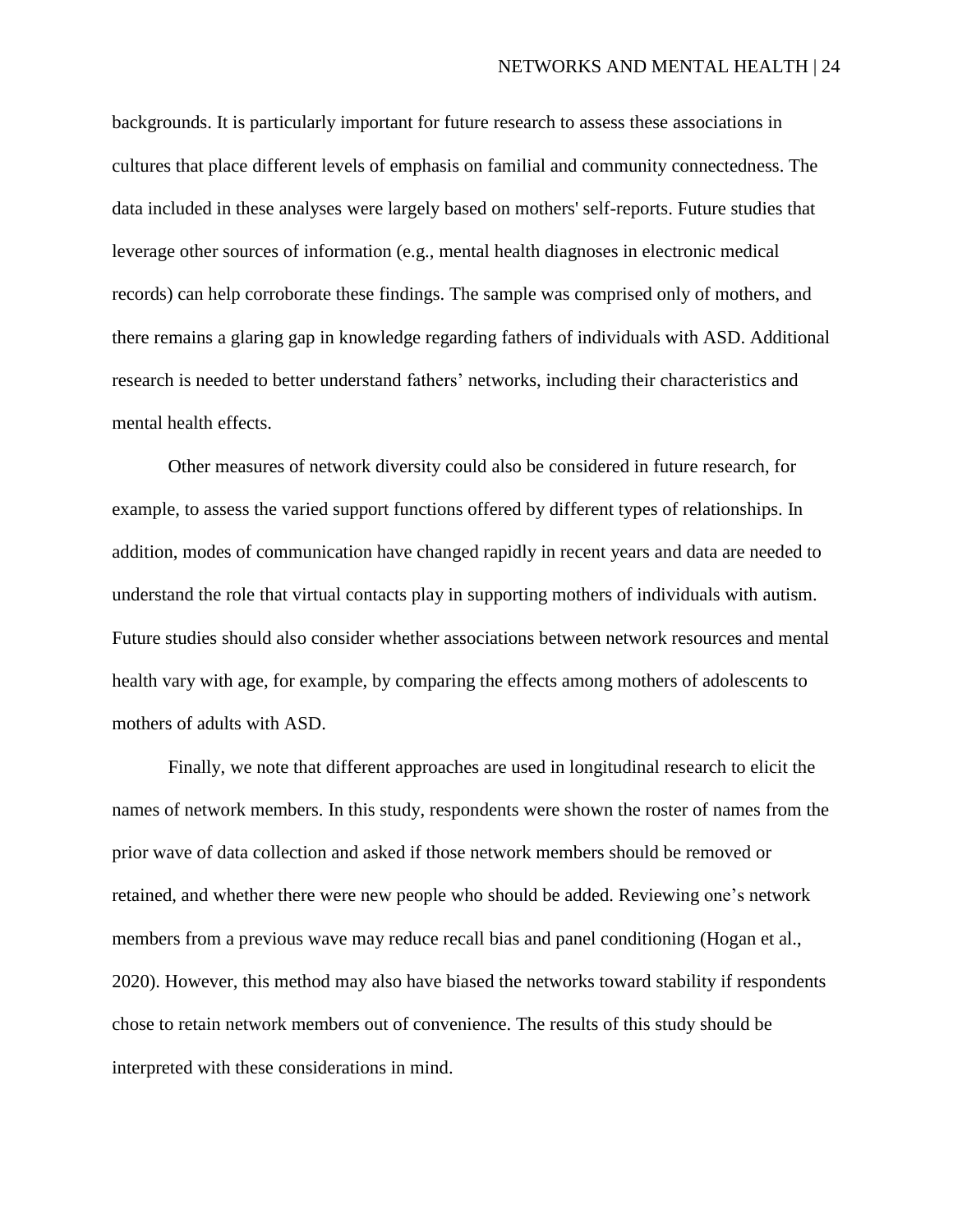The present research also had several strengths. The study was comprehensive in many respects, and included a large sample of mothers observed over a 12-year period of time. Fluctuations in social life may occur slowly, and the study's duration provides an opportunity to detect determinants and consequences of changes in mothers' networks. Our use of dynamic panel models allows for strong inferences regarding the longitudinal relationships between social connectedness and well-being. Extensive past research has examined social support and engagement among parents of children with ASD and other DDs (Benson, 2012; Dembo et al., 2022; Marsack & Samuel, 2017). The present study adds to this literature by focusing on key network resources and the role that they play in promoting positive maternal outcomes. The findings contribute to a greater understanding of the complex, dynamic, and bidirectional links between contextual factors and maternal well-being in families who have a child with ASD.

#### **Conclusion**

The present study illustrates how social networks play a key role in fostering greater well-being among midlife and older mothers of individuals with autism. Parenting a child with autism poses a range of challenges which evolve over the life course. As such, there may be unique advantages to having a varied set of network contacts to draw upon for support. The findings presented here suggest that the mental health benefits of social ties may be more contingent upon the diversity, rather than only the quantity, of relationships. This study also provides evidence that, for mothers of individuals with autism, the links between network factors and mental health are bidirectional. Interventions that take these dynamic associations into account can help foster concomitant improvements in both social integration and psychological well-being.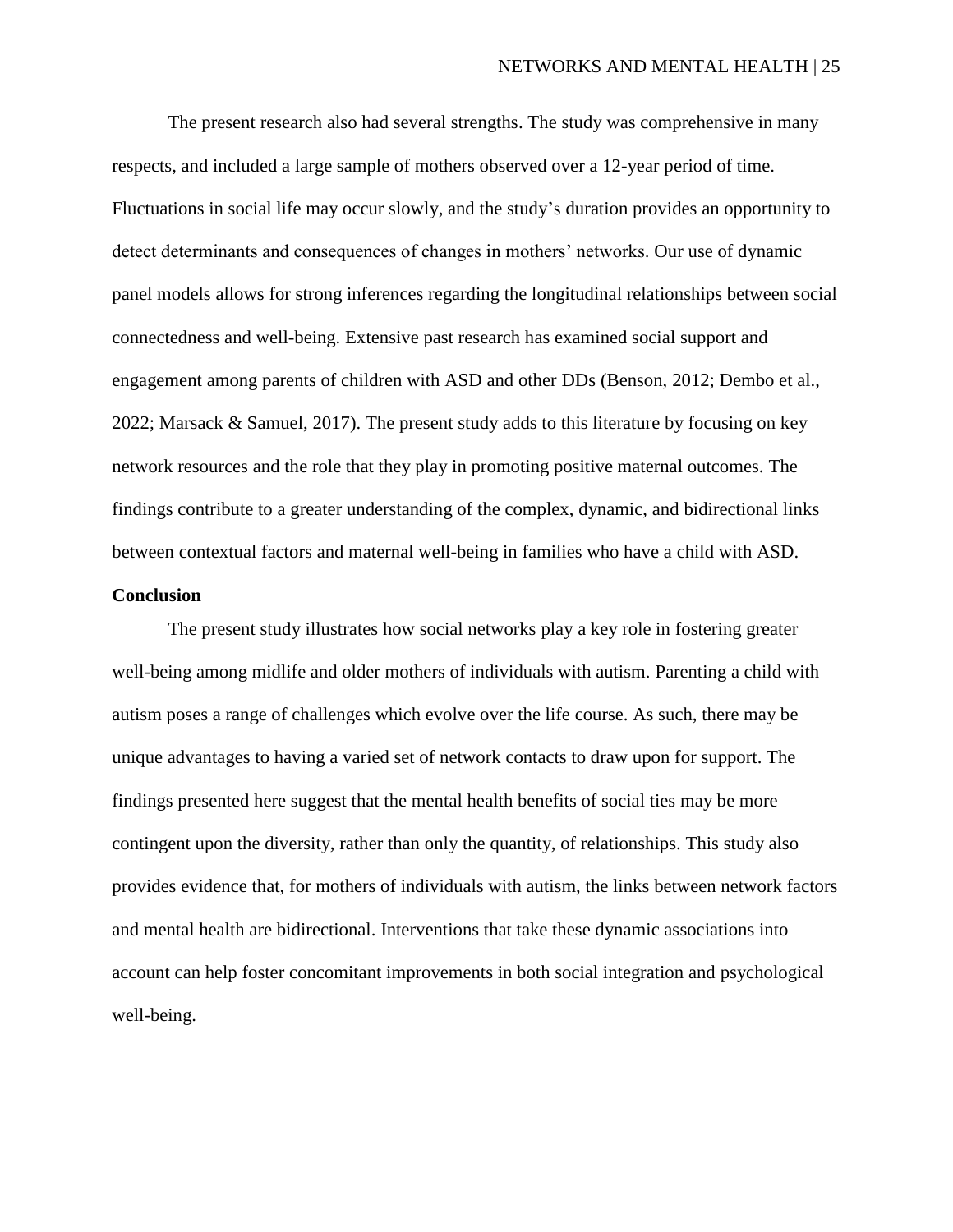#### **References**

- Agneessens, F., Waege, H., & Lievens, J. (2006). Diversity in social support by role relations: A typology. *Social Networks*, *28*(4), 427–441. doi:10.1016/j.socnet.2005.10.001
- Ali, T., Nilsson, C. J., Weuve, J., Rajan, K. B., & Mendes de Leon, C. F. (2018). Effects of social network diversity on mortality, cognition and physical function in the elderly: A longitudinal analysis of the Chicago Health and Aging Project. *Journal of Epidemiology and Community Health*, *72*(11), 990–996. doi:10.1136/jech-2017-210236
- Allison, P. D., Williams, R., & Moral-Benito, E. (2017). Maximum likelihood for cross-lagged panel models with fixed effects. *Socius*, *3*, 1–17. doi:10.1177/2378023117710578
- Antonucci, T. C., & Akiyama, H. (1987). Social networks in adult life and a preliminary examination of the convoy model. *Journal of Gerontology*, *42*(5), 519–527. doi:10.1093/geronj/42.5.519
- Antonucci, T. C., Fiori, K. L., Birditt, K., & Jackey, L. M. H. (2010). Convoys of social relations: Integrating life-span and life-course perspectives. In *The handbook of life-span development* (pp. 434–473). John Wiley & Sons. doi:10.1002/9780470880166.hlsd002012
- Baker, J. K., Seltzer, M. M., & Greenberg, J. S. (2011). Longitudinal effects of adaptability on behavior problems and maternal depression in families of adolescents with autism. *Journal of Family Psychology*, *25*(4), 601–609. doi:10.1037/a0024409
- Barker, E. T., Hartley, S. L., Seltzer, M. M., Floyd, F. J., Greenberg, J. S., & Orsmond, G. I. (2011). Trajectories of emotional well-being in mothers of adolescents and adults with autism. *Developmental Psychology*, *47*(2), 551–561. doi:10.1037/a0021268
- Benson, P. R. (2012). Network characteristics, perceived social support, and psychological adjustment in mothers of children with autism spectrum disorder. *Journal of Autism and Developmental Disorders*, *42*(12), 2597–2610. doi:10.1007/s10803-012-1517-9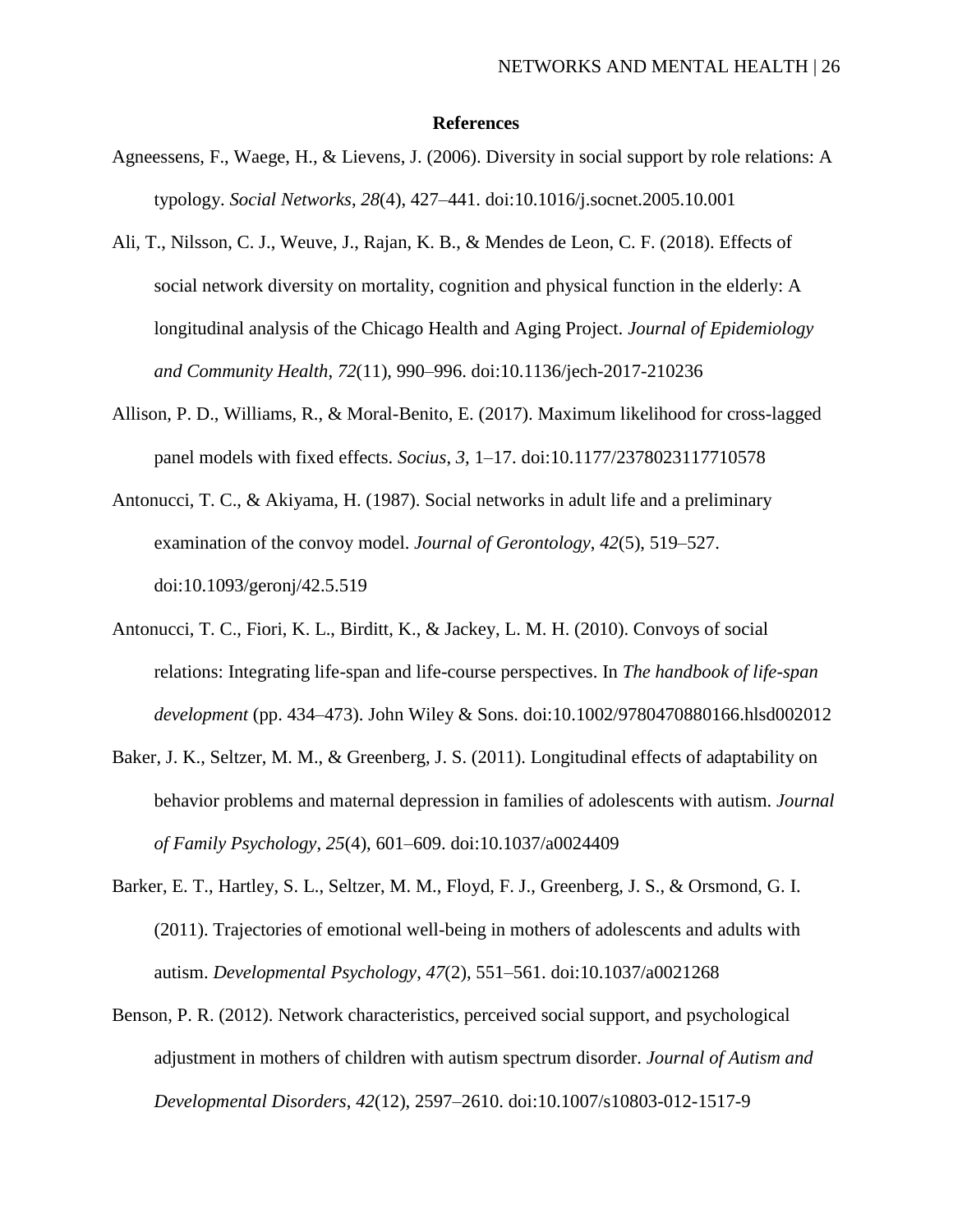- Berkman, L. F., Glass, T., Brissette, I., & Seeman, T. E. (2000). From social integration to health: Durkheim in the new millennium. *Social Science & Medicine*, *51*(6), 843–857.
- Bruininks, R. H., Woodcock, R. W., Weatherman, R. F., & Hill, B. K. (1996). *Scales of Independent Behavior-Revised*. Riverside.
- Clarke, P., Marshall, V., House, J., & Lantz, P. (2011). The social structuring of mental health over the adult life course: Advancing theory in the sociology of aging. *Social Forces*, *89*(4), 1287–1313. doi:10.1093/sf/89.4.1287
- Cornwell, B., Laumann, E. O., & Schumm, L. P. (2008). The social connectedness of older adults: A national profile. *American Sociological Review*, *73*(2), 185–203. doi:10.1177/000312240807300201
- Cornwell, B., Schumm, L. P., Laumann, E. O., & Graber, J. (2009). Social networks in the NSHAP study: Rationale, measurement, and preliminary findings. *The Journals of Gerontology Series B*, *64B*(Supplement 1), i47–i55. doi:10.1093/geronb/gbp042
- Crnic, K. A., Friedrich, W. N., & Greenberg, M. T. (1983). Adaptation of families with mentally retarded children: A model of stress, coping, and family ecology. *American Journal of Mental Deficiency*, *88*(2), 125–138.
- Dembo, R. S., Huntington, N., Mitra, M., Rudolph, A. E., Lachman, M. E., & Mailick, M. R. (2022). Social network typology and health among parents of children with developmental disabilities: Results from a national study of midlife adults. *Social Science & Medicine*, *292*, 114623. doi:10.1016/j.socscimed.2021.114623
- Domènech-Abella, J., Mundó, J., Haro, J. M., & Rubio-Valera, M. (2019). Anxiety, depression, loneliness and social network in the elderly: Longitudinal associations from The Irish Longitudinal Study on Ageing (TILDA). *Journal of Affective Disorders*, *246*, 82–88.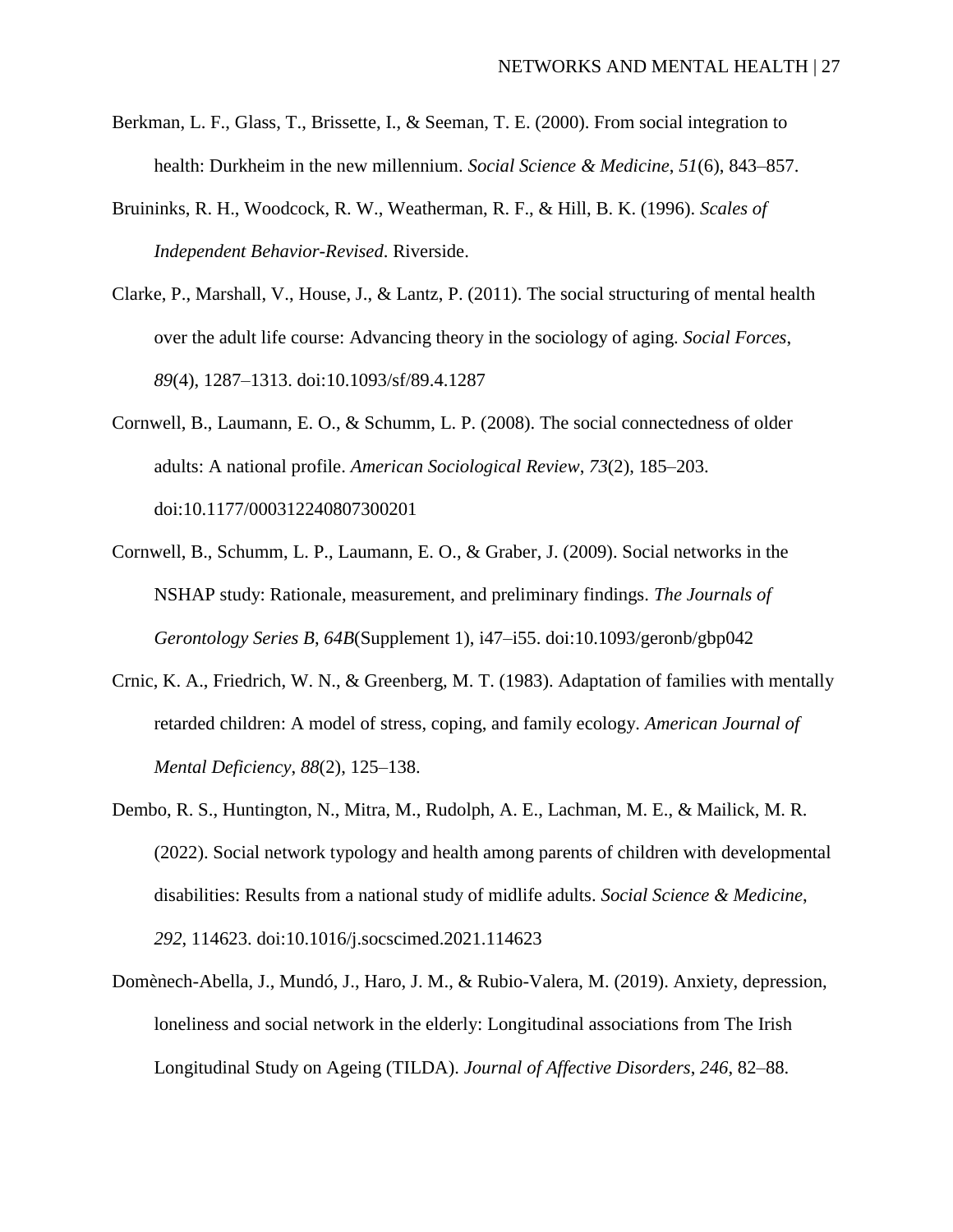doi:10.1016/j.jad.2018.12.043

- Glutting, J., Adams, W., & Sheslow, D. (2000). *Wide range intelligence test*. Wide Range.
- Goldman, A. W. (2020). The early-life origins of later-life networks. *Social Problems*, 1–29. doi:10.1093/socpro/spaa047
- Haas, S. A., Schaefer, D. R., & Kornienko, O. (2010). Health and the structure of adolescent social networks. *Journal of Health and Social Behavior*, *51*(4), 424–439. doi:10.1177/0022146510386791
- Haines, V. A., Beggs, J. J., & Hurlbert, J. S. (2008). Contextualizing health outcomes: Do effects of network structure differ for women and men? *Sex Roles*, *59*(3), 164–175. doi:10.1007/s11199-008-9441-3
- Hill, A., Bölte, S., Petrova, G., Beltcheva, D., Tacheva, S., & Poustka, F. (2001). Stability and interpersonal agreement of the interview-based diagnosis of autism. *Psychopathology*, *34*(4), 187–191. doi:10.1159/000049305
- Hogan, B., Janulis, P., Phillips, G. L., Melville, J., Mustanski, B., Contractor, N., & Birkett, M. (2020). Assessing the stability of egocentric networks over time using the digital participant-aided sociogram tool Network Canvas. *Network Science*, *8*(2), 204–222. doi:10.1017/nws.2019.27
- Hong, J., & Seltzer, M. M. (1995). The psychological consequences of multiple roles: The nonnormative case. *Journal of Health and Social Behavior*, *36*(4), 386–398. doi:10.2307/2137327
- House, J. S. (1987). Social support and social structure. *Sociological Forum*, *2*(1), 135–146.
- Houtjes, W., van Meijel, B., van de Ven, P. M., Deeg, D., van Tilburg, T., & Beekman, A. (2014). The impact of an unfavorable depression course on network size and loneliness in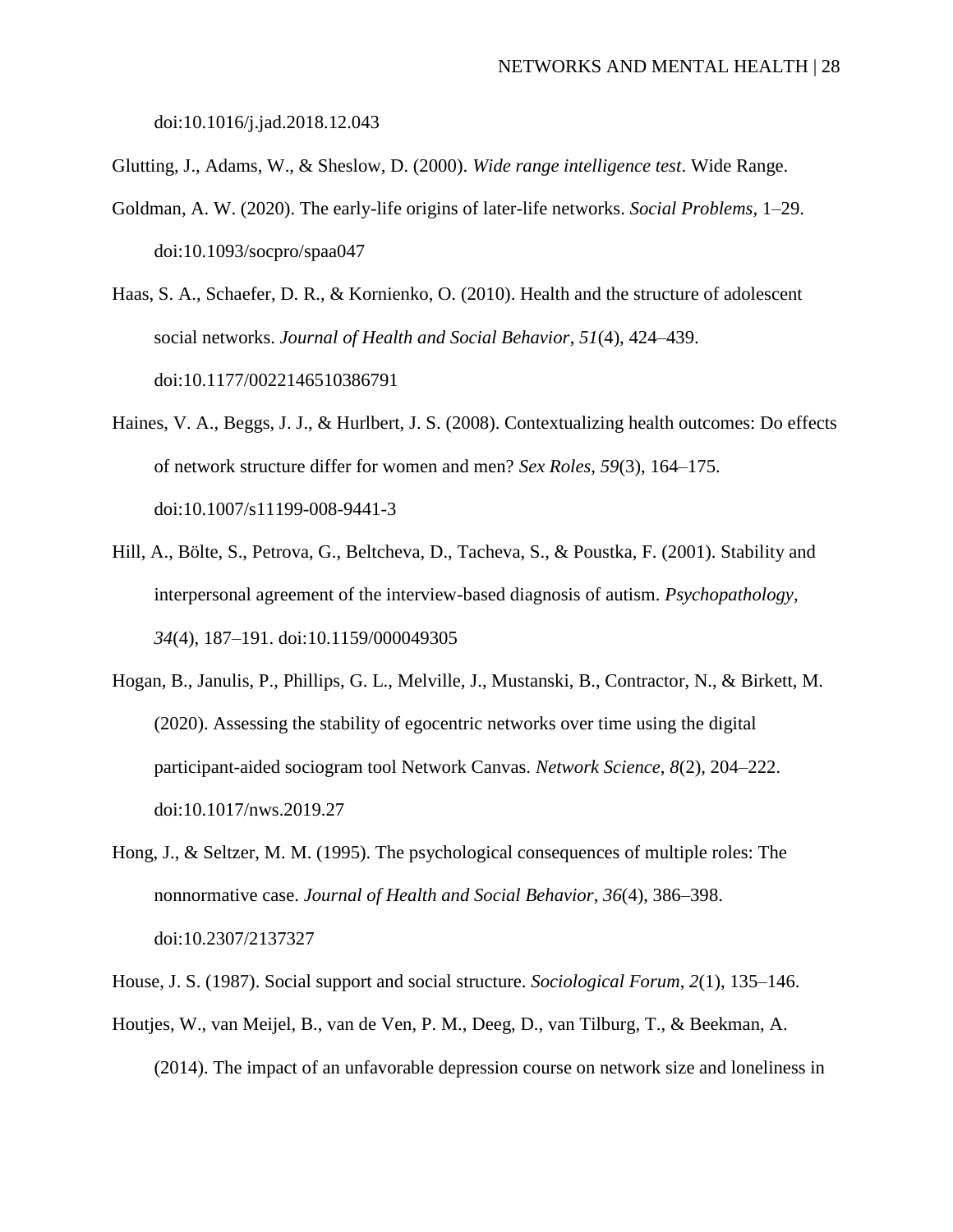older people: A longitudinal study in the community. *International Journal of Geriatric Psychiatry*, *29*(10), 1010–1017. doi:10.1002/gps.4091

- Hu, L., & Bentler, P. M. (1999). Cutoff criteria for fit indexes in covariance structure analysis: Conventional criteria versus new alternatives. *Structural Equation Modeling*, *6*(1), 1–55. doi:10.1080/10705519909540118
- Iacobucci, D. (2010). Structural equations modeling: Fit indices, sample size, and advanced topics. *Journal of Consumer Psychology*, *20*(1), 90–98. doi:10.1016/j.jcps.2009.09.003
- Kaniasty, K., & Norris, F. H. (2008). Longitudinal linkages between perceived social support and posttraumatic stress symptoms: Sequential roles of social causation and social selection. *Journal of Traumatic Stress*, *21*(3), 274–281. doi:10.1002/jts.20334
- Karst, J. S., & Van Hecke, A. V. (2012). Parent and family impact of autism spectrum disorders: A review and proposed model for intervention evaluation. *Clinical Child and Family Psychology Review*, *15*(3), 247–277. doi:10.1007/s10567-012-0119-6
- Kline, R. B. (2004). *Beyond significance testing: Reforming data analysis methods in behavioral research*. American Psychological Association.
- Kogan, M. D., Vladutiu, C. J., Schieve, L. A., Ghandour, R. M., Blumberg, S. J., Zablotsky, B., Perrin, J. M., Shattuck, P., Kuhlthau, K. A., Harwood, R. L., & Lu, M. C. (2018). The prevalence of parent-reported autism spectrum disorder among US children. *Pediatrics*, *142*(6). doi:10.1542/peds.2017-4161
- Laxman, D. J., Taylor, J. L., DaWalt, L. S., Greenberg, J. S., & Mailick, M. R. (2019). Loss in services precedes high school exit for teens with autism spectrum disorder: A longitudinal study. *Autism Research*, *12*(6), 911–921. doi:10.1002/aur.2113

Lewinsohn, P. M., Seeley, J. R., Roberts, R. E., & Allen, N. B. (1997). Center for Epidemiologic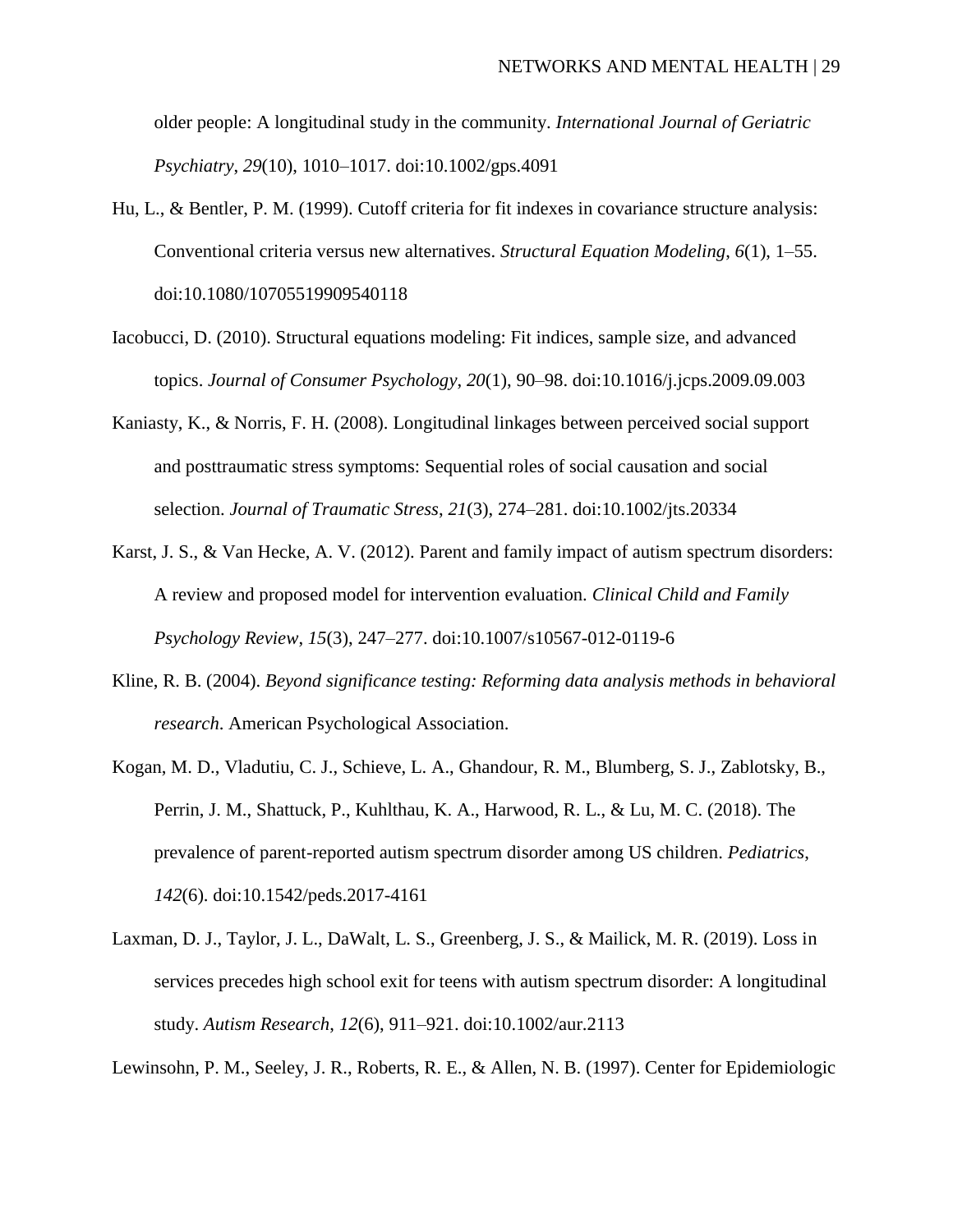Studies Depression Scale (CES-D) as a screening instrument for depression among community-residing older adults. *Psychology and Aging*, *12*(2), 277–287. doi:10.1037/0882-7974.12.2.277

- Li, T., & Zhang, Y. (2015). Social network types and the health of older adults: Exploring reciprocal associations. *Social Science & Medicine*, *130*, 59–68. doi:10.1016/j.socscimed.2015.02.007
- Litwin, H., & Shiovitz-Ezra, S. (2011). Social network type and subjective well-being in a national sample of older Americans. *The Gerontologist*, *51*(3), 379–388. doi:10.1093/geront/gnq094
- Lord, C., Rutter, M., & Le Couteur, A. (1994). Autism Diagnostic Interview-Revised: A revised version of a diagnostic interview for caregivers of individuals with possible pervasive developmental disorders. *Journal of Autism and Developmental Disorders*, *24*(5), 659–685.
- Luckasson, R., Borthwick-Duffy, S., Buntinx, W. H. E., Coulter, D. L., Craig, E. M., Reeve, A., Schalock, R. L., Snell, M. E., Spitalnik, D. M., Spreat, S., & Tassé, M. J. (2002). *Mental retardation: Definition, classification, and systems of supports* (10th ed.). American Association on Mental Retardation.
- Marsack, C. N., & Perry, T. E. (2018). Aging in place in every community: Social exclusion experiences of parents of adult children with autism spectrum disorder. *Research on Aging*, *40*(6), 535–557. doi:10.1177/0164027517717044
- Marsack, C. N., & Samuel, P. S. (2017). Mediating effects of social support on quality of life for parents of adults with autism. *Journal of Autism and Developmental Disorders*, *47*(8), 2378–2389. doi:10.1007/s10803-017-3157-6

Norman, G. R., Sloan, J. A., & Wyrwich, K. W. (2003). Interpretation of changes in health-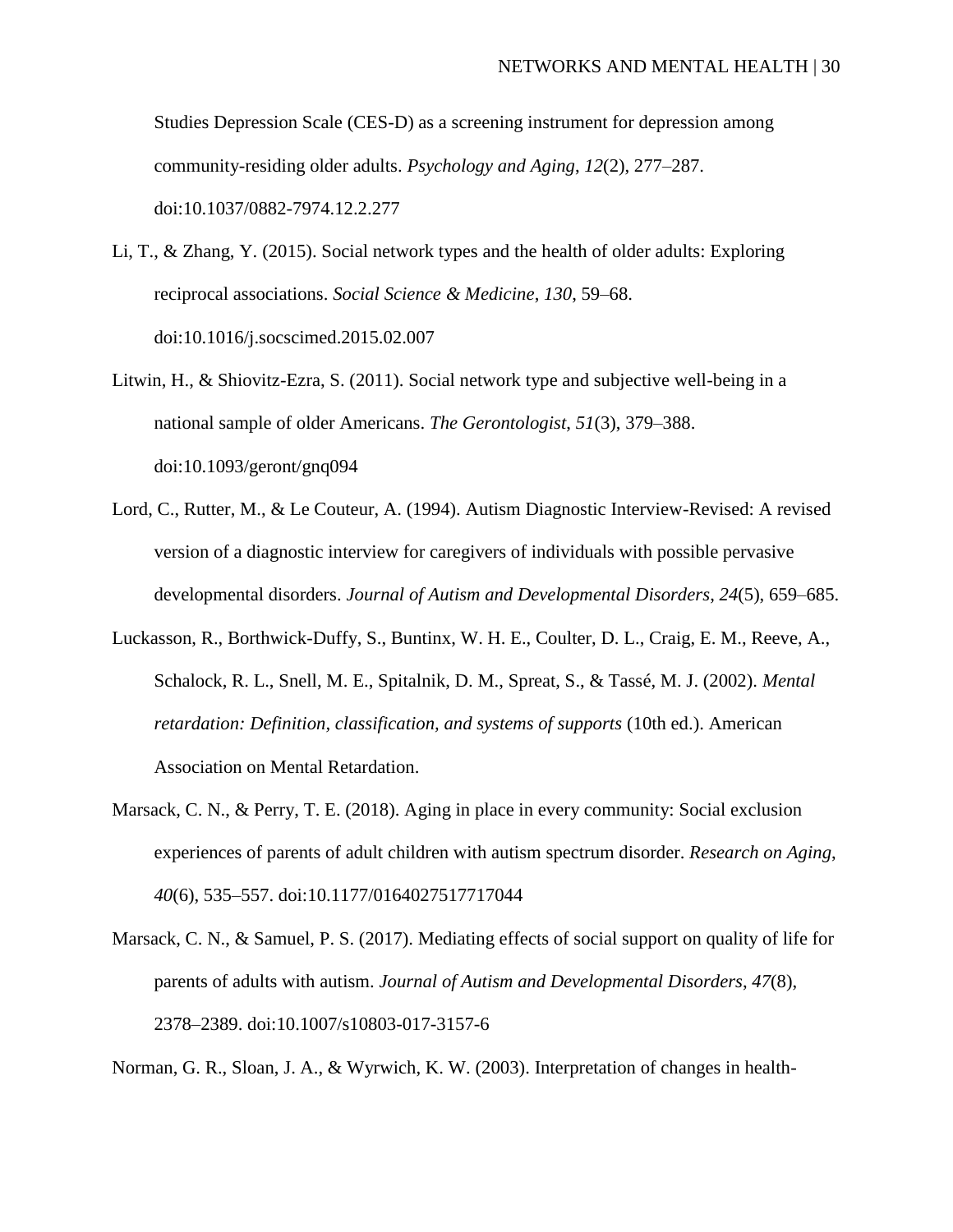related quality of life: The remarkable universality of half a standard deviation. *Medical Care*, *41*(5), 582–592.

- Ouyang, L., Grosse, S. D., Riley, C., Bolen, J., Bishop, E., Raspa, M., & Bailey, D. B. (2014). A comparison of family financial and employment impacts of fragile X syndrome, autism spectrum disorders, and intellectual disability. *Research in Developmental Disabilities*, *35*(7), 1518–1527. doi:10.1016/j.ridd.2014.04.009
- Radloff, L. S. (1977). The CES-D scale: A self-report depression scale for research in the general population. *Applied Psychological Measurement*, *1*(3), 385–401. doi:10.1177/014662167700100306
- Rivard, M., Terroux, A., Parent-Boursier, C., & Mercier, C. (2014). Determinants of stress in parents of children with autism spectrum disorders. *Journal of Autism and Developmental Disorders*, *44*(7), 1609–1620. doi:10.1007/s10803-013-2028-z
- Saunders, B. S., Tilford, J. M., Fussell, J. J., Schulz, E. G., Casey, P. H., & Kuo, D. Z. (2015). The financial and employment impact of intellectual disability on families of children with autism. *Families, Systems & Health*, *33*(1), 36–45. doi:10.1037/fsh0000102
- Schafer, M. H. (2013). Discussion networks, physician visits, and non-conventional medicine: Probing the relational correlates of health care utilization. *Social Science & Medicine*, *87*, 176–184. doi:10.1016/j.socscimed.2013.03.031
- Seltzer, M. M., Floyd, F., Song, J., Greenberg, J., & Hong, J. (2011). Midlife and aging parents of adults with intellectual and developmental disabilities: Impacts of lifelong parenting. *American Journal on Intellectual and Developmental Disabilities*, *116*(6), 479–499. doi:10.1352/1944-7558-116.6.479

Seltzer, M. M., Greenberg, J. S., Hong, J., Smith, L. E., Almeida, D. M., Coe, C., & Stawski, R.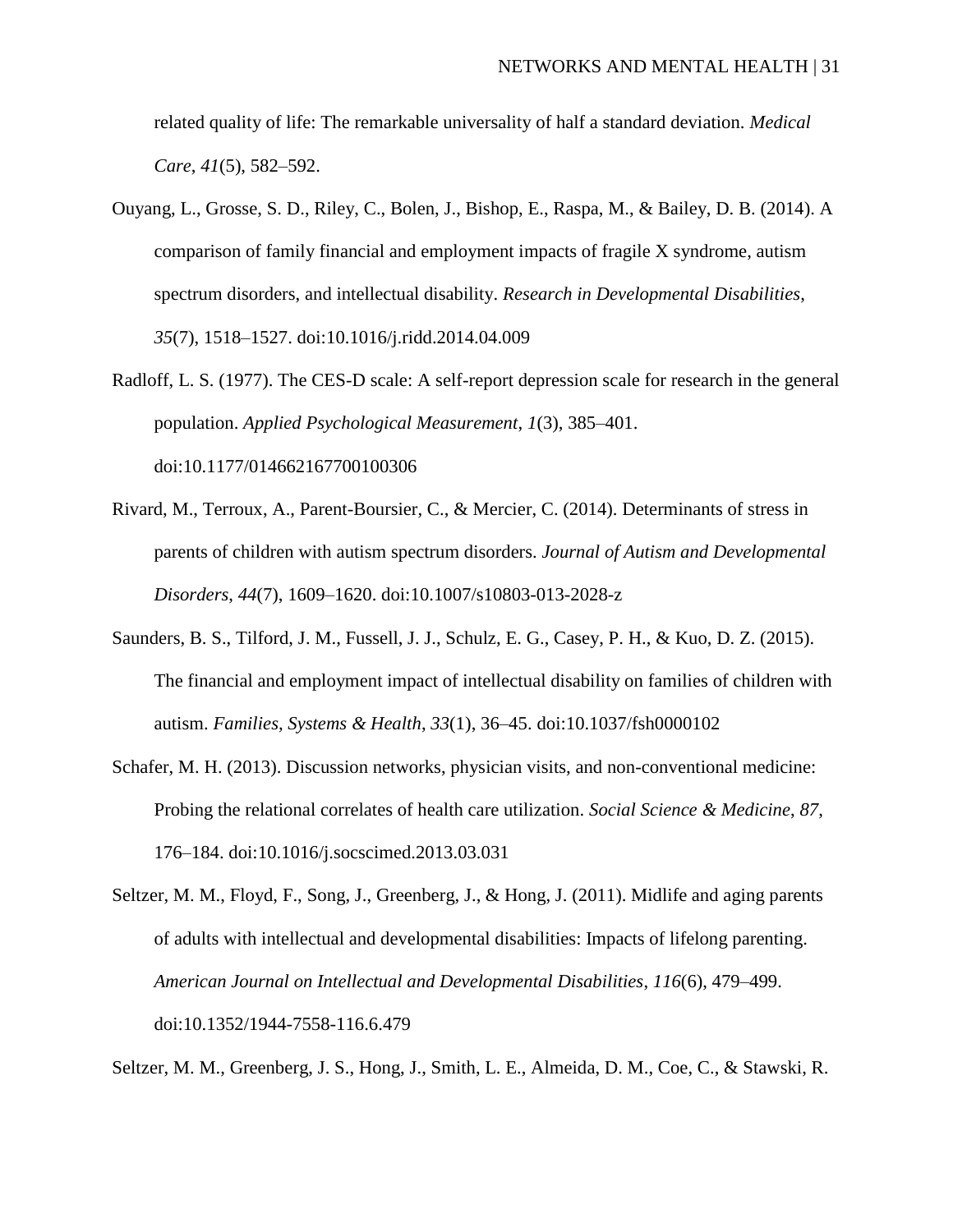S. (2010). Maternal cortisol levels and behavior problems in adolescents and adults with ASD. *Journal of Autism and Developmental Disorders*, *40*(4), 457–469. doi:10.1007/s10803-009-0887-0

- Smith, L. E., Greenberg, J. S., & Seltzer, M. M. (2012). Social support and well-being at mid-life among mothers of adolescents and adults with autism spectrum disorders. *Journal of Autism and Developmental Disorders*, *42*(9), 1818–1826. doi:10.1007/s10803-011-1420-9
- Smith, L. E., Hong, J., Seltzer, M. M., Greenberg, J. S., Almeida, D. M., & Bishop, S. L. (2010). Daily experiences among mothers of adolescents and adults with autism spectrum disorder. *Journal of Autism and Developmental Disorders*, *40*(2), 167–178. doi:10.1007/s10803- 009-0844-y
- Smith, L. E., Seltzer, M. M., & Greenberg, J. S. (2012). Daily health symptoms of mothers of adolescents and adults with fragile x syndrome and mothers of adolescents and adults with autism spectrum disorder. *Journal of Autism and Developmental Disorders*, *42*(9), 1836– 1846. doi:10.1007/s10803-011-1422-7
- Sparrow, S., Carter, A., & Cicchetti, D. (1993). *Vineland screener: Overview, reliability, validity, administration, and scoring*. Yale University Child Study Center.
- StataCorp. (2019). *Stata Statistical Software: Release 16*. StataCorp LLC.
- Taylor, J. L. (2009). The transition out of high school and into adulthood for individuals with autism and for their families. *International Review of Research in Mental Retardation*, *38*, 1–32. doi:10.1016/S0074-7750(08)38001-X
- Thoits, P. A. (2011). Mechanisms linking social ties and support to physical and mental health. *Journal of Health and Social Behavior*, *52*(2), 145–161. doi:10.1177/0022146510395592

Thoits, P. A. (2012). Role-identity salience, purpose and meaning in life, and well-being among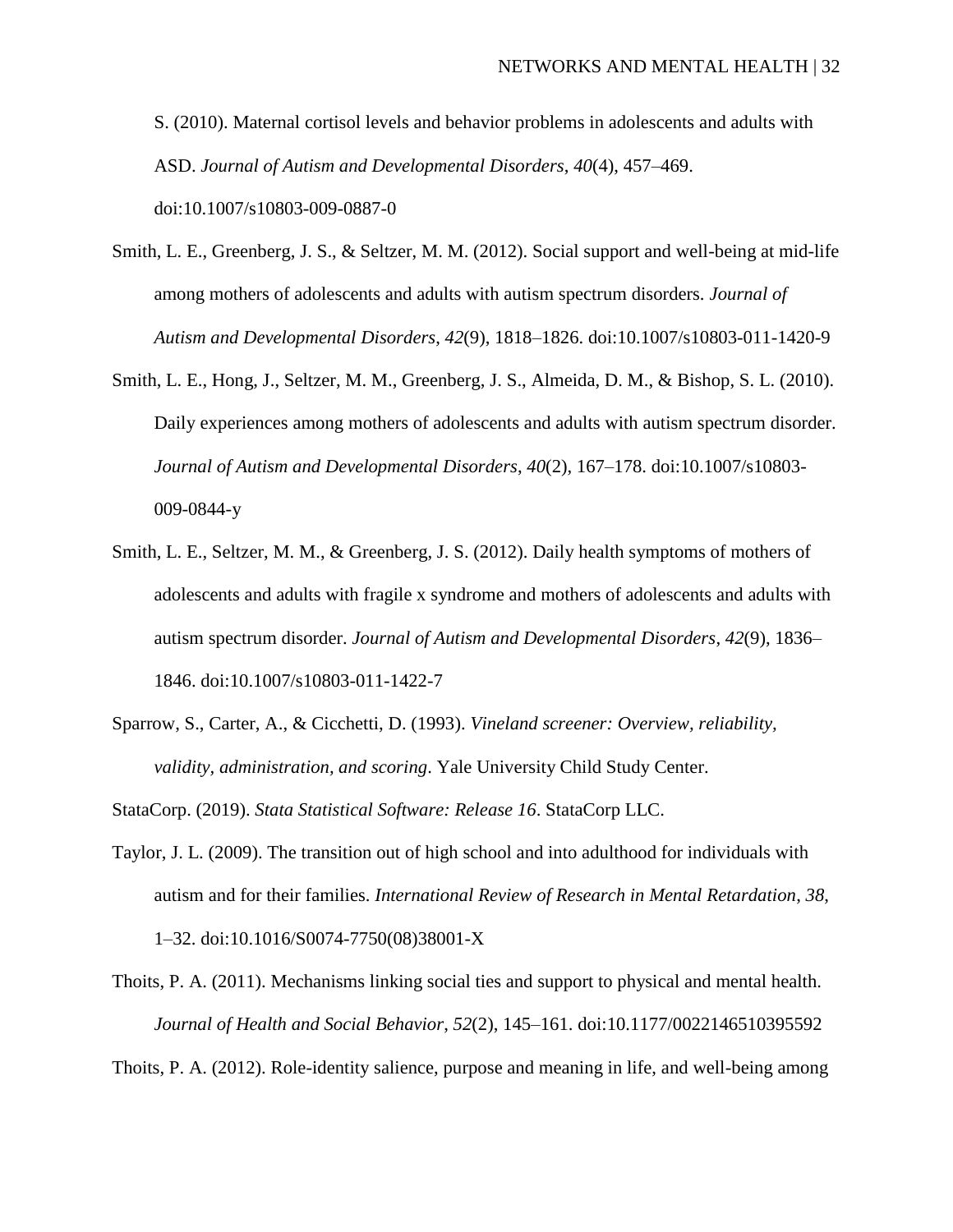volunteers. *Social Psychology Quarterly*, *75*(4), 360–384. doi:10.1177/0190272512459662

- Totsika, V., Hastings, R. P., Emerson, E., Lancaster, G. A., & Berridge, D. M. (2011). A population-based investigation of behavioural and emotional problems and maternal mental health: Associations with autism spectrum disorder and intellectual disability. *Journal of Child Psychology and Psychiatry*, *52*(1), 91–99. doi:10.1111/j.1469-7610.2010.02295.x
- Tsai, A. C., Lucas, M., & Kawachi, I. (2015). Association between social integration and suicide among women in the United States. *JAMA Psychiatry*, *72*(10), 987–993. doi:10.1001/jamapsychiatry.2015.1002
- Umberson, D., Crosnoe, R., & Reczek, C. (2010). Social relationships and health behavior across life course. *Annual Review of Sociology*, *36*, 139–157. doi:10.1146/annurev-soc-070308- 120011
- Waite, L. J., Duvoisin, R., & Kotwal, A. A. (2021). Social health in the National Social Life, Health, and Aging Project. *The Journals of Gerontology: Series B*, *76*(Supplement\_3), S251–S265. doi:10.1093/geronb/gbab138
- Williams, R., Allison, P. D., & Moral-Benito, E. (2018). Linear dynamic panel-data estimation using maximum likelihood and structural equation modeling. *The Stata Journal*, *18*(2), 293–326. doi:10.1177/1536867X1801800201
- Wu, Y.-H., Moore, S., & Dube, L. (2018). Social capital and obesity among adults: Longitudinal findings from the Montreal neighborhood networks and healthy aging panel. *Preventive Medicine*, *111*, 366–370. doi:10.1016/j.ypmed.2017.11.028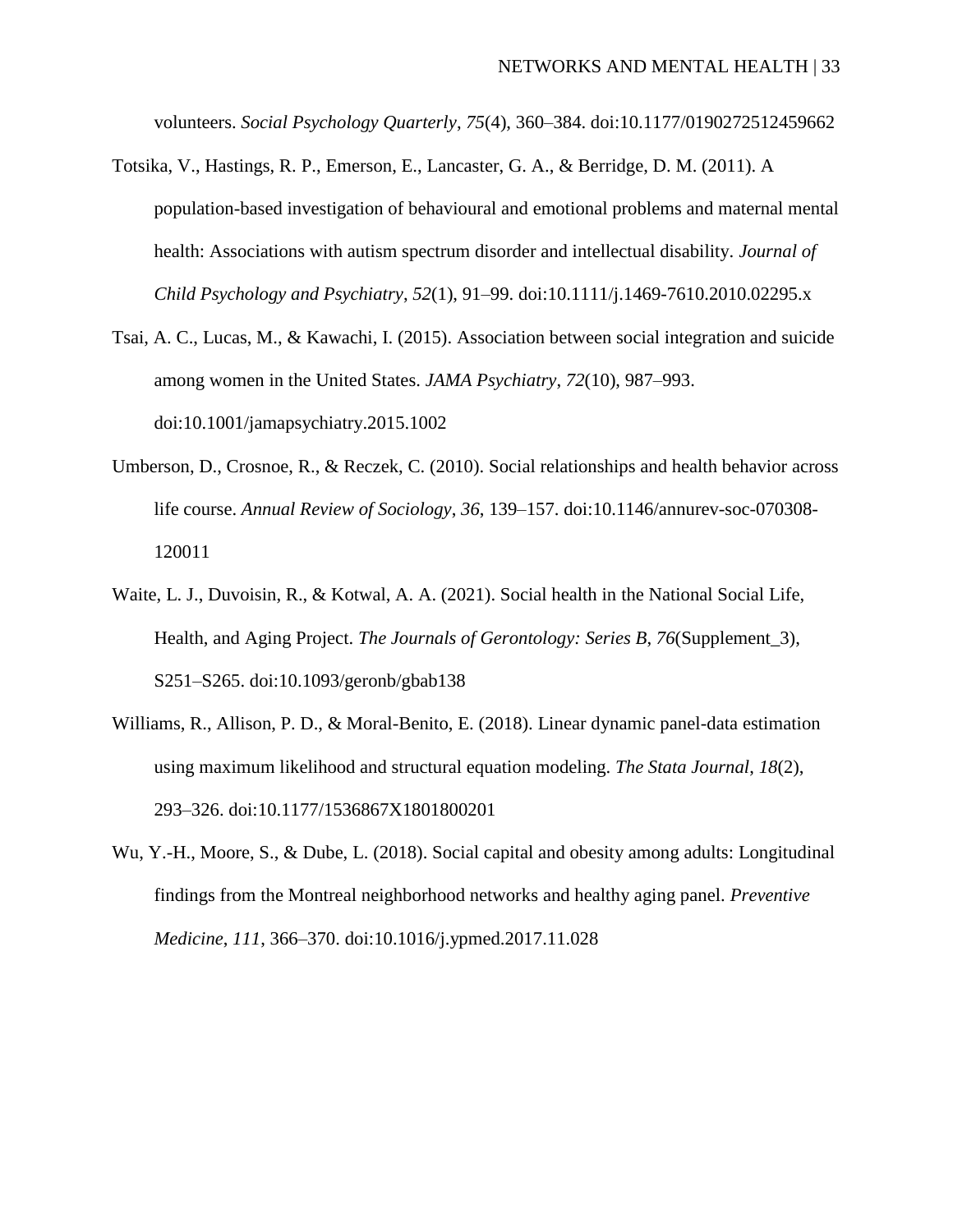## **Tables and Figures**



**Figure 1**. Dynamic panel model for social networks predicting maternal mental health

**Note.** Adapted from Allison et al. (2017) and Williams et al. (2018). The latent random effect is represented by α. The correlation between "Social network T4" and the "Mental health T3" ε depicts the sequential exogeneity of the social network variable: when predicting mental health, the social network variable at time *t* is free to correlate with the error term for mental health at any prior time point (*t-1, t-2*, etc.). This correlation is what allows for the possibility of a reciprocal effect, from mental health to the social network variable. To enhance readability, some of the paths and correlations are omitted, including the covariances among exogenous variables and the lagged endogenous variable. Only one correlation is drawn to depict the sequential exogeneity of social networks. The control variables included in the models are also not shown.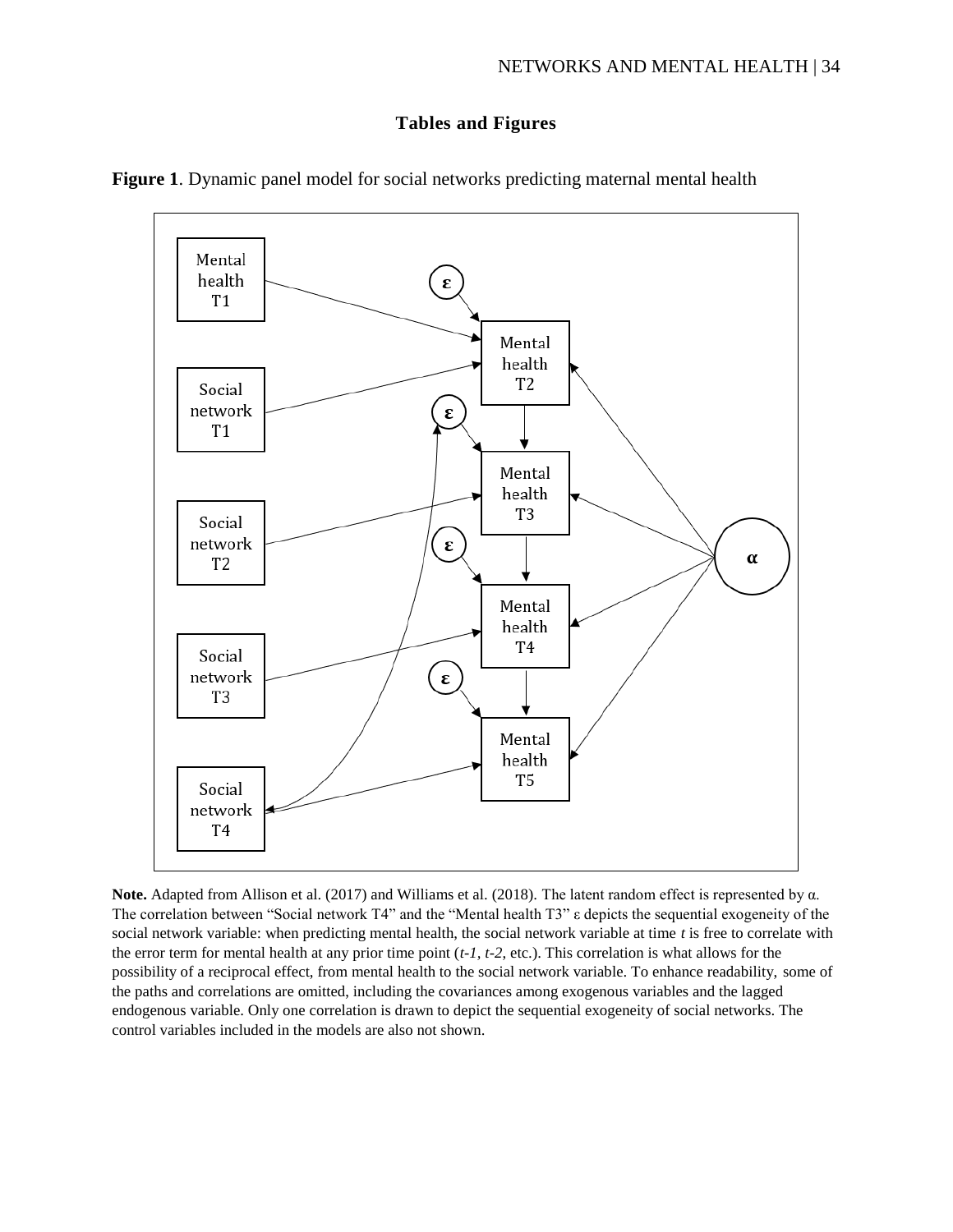| <b>Table 1.</b> Descriptive statistics for participants in the finasted for review study, 2000-2012 |               |                |               |               |                |
|-----------------------------------------------------------------------------------------------------|---------------|----------------|---------------|---------------|----------------|
|                                                                                                     | Time 1        | Time 2         | Time 3        | Time 4        | Time 5         |
|                                                                                                     | $(n=339)$     | $(n=325)$      | $(n=293)$     | $(n=236)$     | $(n=201)$      |
| <b>Maternal mental health</b>                                                                       |               |                |               |               |                |
| Depression, M (SD)                                                                                  | 12.09(9.55)   | 12.40 (9.98)   | 11.85(9.79)   | 12.91 (10.91) | 12.86 (11.07)  |
| Maternal social network characteristics                                                             |               |                |               |               |                |
| Network size, M (SD)                                                                                | 7.72(2.33)    | 7.86(2.28)     | 7.88(2.33)    | 8.00(2.36)    | 7.68(2.42)     |
| Network diversity, M (SD)                                                                           | 3.98(1.30)    | 4.02(1.24)     | 4.04(1.26)    | 4.06(1.20)    | 3.92(1.17)     |
| Prop. female (quartiles), M (SD)                                                                    | 1.39(1.18)    | 1.37(1.18)     | 1.34(1.13)    | 1.29(1.09)    | 1.37(1.04)     |
| Prop. co-residing (quartiles), M (SD)                                                               | 1.27(1.19)    | 1.44(1.07)     | 1.34(1.10)    | 1.38(1.04)    | 1.23(1.06)     |
| Maternal sociodemographic characteristics                                                           |               |                |               |               |                |
| Married, % <sup>a</sup>                                                                             | 75.37         | 76.18          | 74.22         | 73.71         | 74.11          |
| <b>Educational attainment</b>                                                                       |               |                |               |               |                |
| High school or less, %                                                                              | 24.48         |                |               |               |                |
| Some college, %                                                                                     | 28.91         |                |               |               |                |
| College degree, %                                                                                   | 24.48         |                |               |               |                |
| Graduate degree, %                                                                                  | 22.12         |                |               |               |                |
| Age (mother) in years, M (SD)                                                                       | 52.47 (10.70) |                |               |               |                |
| Characteristics of children (adolescents and adults) with autism spectrum disorder                  |               |                |               |               |                |
| Autism symptoms, M (SD)                                                                             | 25.59(8.11)   | 25.07(8.15)    | 24.37 (8.95)  | 24.91 (9.14)  | 24.29 (9.40)   |
| Behavior problems, M (SD)                                                                           | 112.78 (9.98) | 112.84 (10.26) | 111.20(10.14) | 110.59 (9.68) | 111.32 (10.22) |
| Co-resides with mother, $\%$ <sup>b</sup>                                                           | 61.36         | 59.38          | 54.27         | 45.34         | 48.50          |
| Has intellectual disability, $%^c$                                                                  | 70.21         |                |               |               |                |
| Female, % <sup>d</sup>                                                                              | 25.37         |                |               |               |                |

**Table 1.** Descriptive statistics for participants in the [masked for review] study, 2000-2012

Note: Prop. female refers to the proportion of the network that is female. Prop. co-residing refers to the proportion of the network that lives with the mother. Reference groups: (a) mother is not married; (b) child does not reside with mother; (c) child does not have intellectual disability; (d) child is male.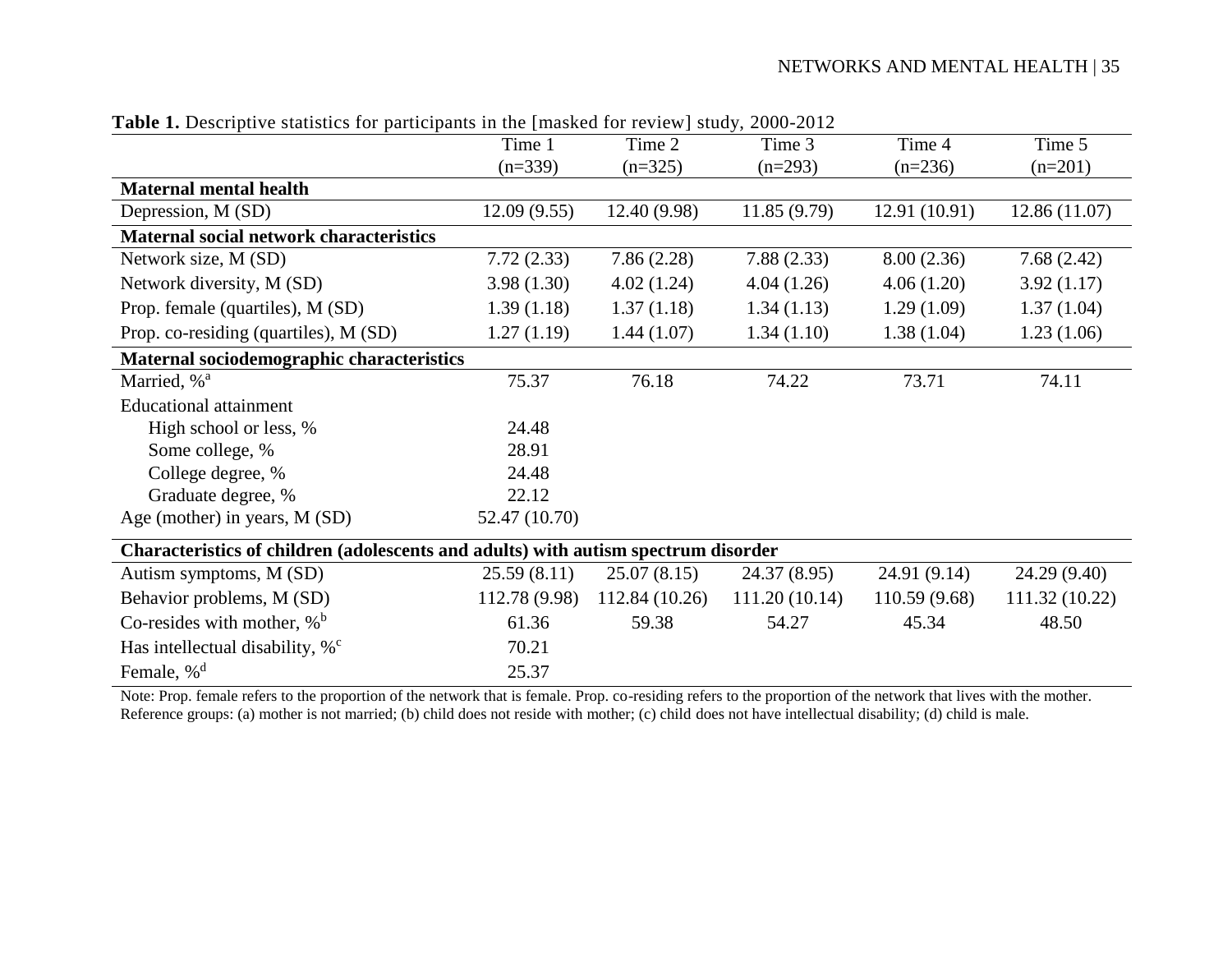|                   | Decrease <sup>a</sup> |       | Stable <sup>b</sup> |       | Increase <sup>c</sup> |       |
|-------------------|-----------------------|-------|---------------------|-------|-----------------------|-------|
|                   | N                     | $\%$  |                     | $\%$  |                       | %     |
| Depression        | 68                    | 22.30 | 163                 | 53.44 | 74                    | 24.26 |
| Network size      | 52                    | 15.90 | 231                 | 70.64 | 44                    | 13.46 |
| Network diversity | 87                    | 26.61 | 182                 | 55.66 | 58                    | 17.74 |

**Table 2.** Changes in maternal depression and social network characteristics across the study duration

Note: Change over time was calculated for respondents for whom the variable was observed at least twice

a. Decrease of at least half SD relative to the SD at the first measurement

b. Change of less than half SD relative to the SD at the first measurement

c. Increase of at least half SD relative to the SD at the first measurement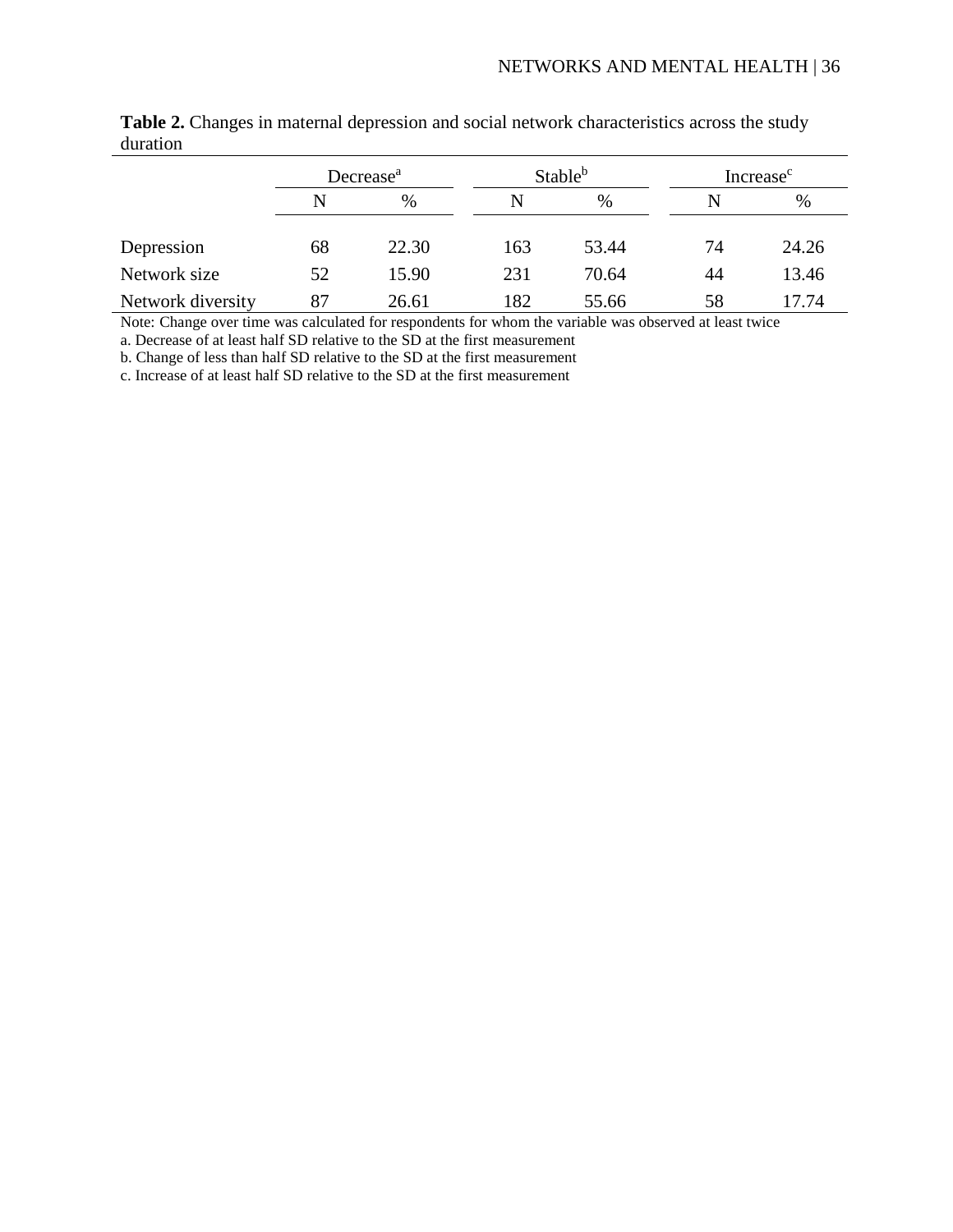|              | Percent of networks that<br>include relationship | Mean diversity of networks<br>that include relationship |
|--------------|--------------------------------------------------|---------------------------------------------------------|
| Friend       | 91.16                                            | 4.06                                                    |
| Spouse       | 75.61                                            | 4.25                                                    |
| Child        | 60.06                                            | 4.37                                                    |
| Sibling      | 57.32                                            | 4.55                                                    |
| Parent       | 41.77                                            | 4.64                                                    |
| In-law       | 36.89                                            | 4.78                                                    |
| Extended kin | 20.43                                            | 4.82                                                    |
| Professional | 14.33                                            | 4.68                                                    |

**Table 3.** Prevalence of role relationships and mean network diversity at Time 1

Note: Diversity refers to the number of different types of relationships in a mother's network.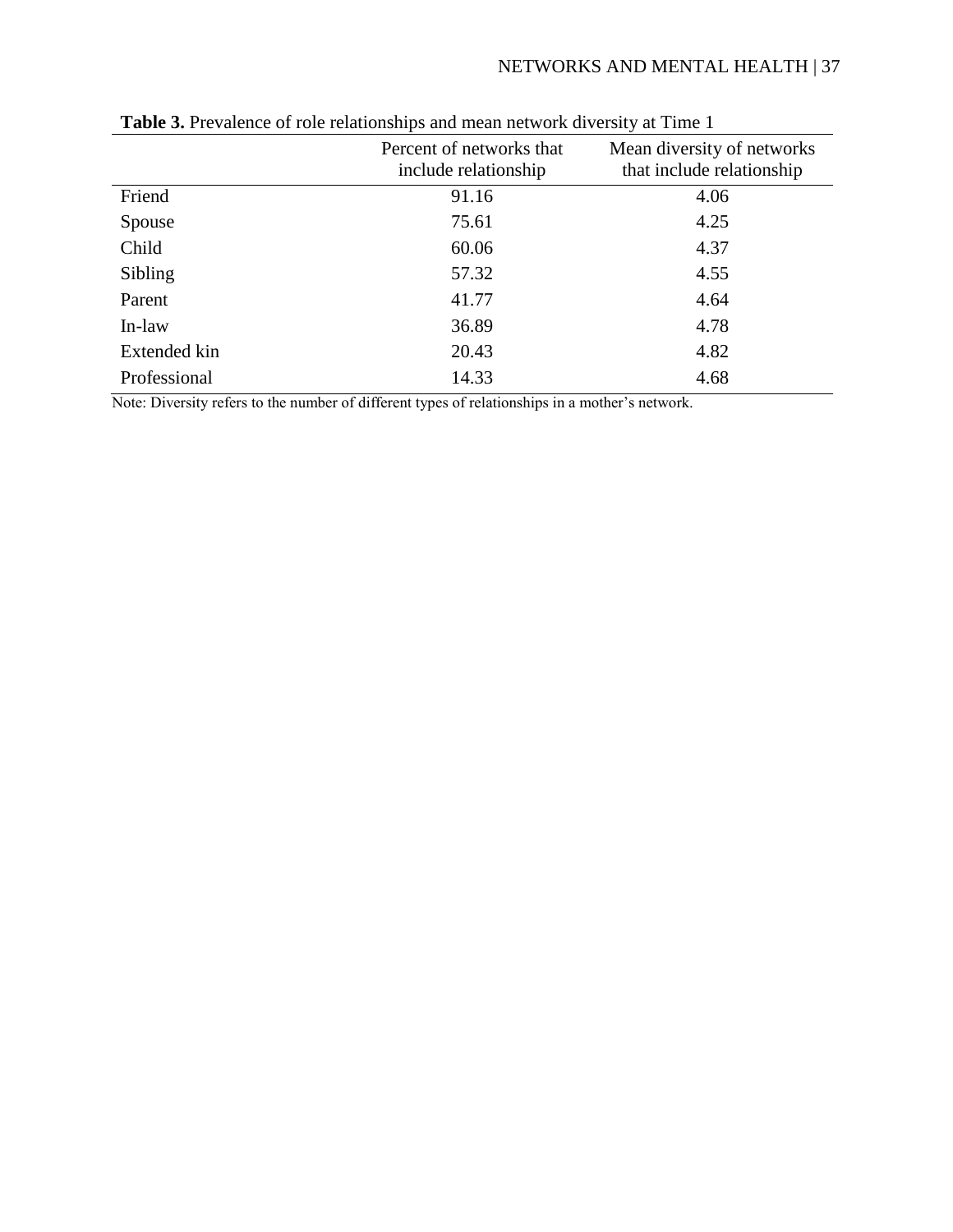## NETWORKS AND MENTAL HEALTH | 38

| <b>Table 4.</b> Autolegiessive cross-lagged models for hetwork size, hetwork diversity, and material depression |                         |                      |                         |                   |
|-----------------------------------------------------------------------------------------------------------------|-------------------------|----------------------|-------------------------|-------------------|
|                                                                                                                 | Model 1a                | Model 1b             | Model 2a                | Model 2b          |
|                                                                                                                 | Depression              | Network size         | Depression              | Network diversity |
|                                                                                                                 | (Time $T$ )             | (Time $T$ )          | (Time $T$ )             | (Time $T$ )       |
| Autoregressive and cross-lagged effects                                                                         |                         |                      |                         |                   |
| Depression (Time $T-1$ )                                                                                        | $0.14^{\dagger}$ (0.08) | $-0.10*(0.04)$       | 0.13(0.08)              | $-0.06**(0.02)$   |
| Network size (Time $T-1$ )                                                                                      | $-0.06**$ (0.02)        | $0.84***(0.03)$      | $-0.03^{\dagger}(0.02)$ | 0.03(0.03)        |
| Network diversity (Time T-1)                                                                                    |                         |                      | $-0.08*(0.04)$          | $0.76***(0.11)$   |
| Child characteristics, time invariant                                                                           |                         |                      |                         |                   |
| Has intellectual disability                                                                                     | $-0.19(0.11)$           | $-0.03(0.08)$        | $-0.19^{\dagger}(0.12)$ | $-0.10*(0.04)$    |
| Female                                                                                                          | 0.001(0.09)             | $-0.02(0.08)$        | 0.01(0.09)              | 0.05(0.04)        |
| Child characteristics, time varying                                                                             |                         |                      |                         |                   |
| Behavior problems                                                                                               | $0.11**$ (0.04)         | 0.02(0.04)           | $0.11**$ (0.04)         | 0.02(0.02)        |
| Autism symptoms                                                                                                 | 0.01(0.04)              | $-0.001(0.04)$       | 0.02(0.04)              | 0.02(0.02)        |
| Co-resides with mother                                                                                          | 0.05(0.08)              | 0.09(0.08)           | 0.04(0.08)              | $-0.05(0.04)$     |
| Mother characteristics, time invariant                                                                          |                         |                      |                         |                   |
| Age                                                                                                             | $-0.01(0.005)$          | 0.01(0.005)          | $-0.01(0.005)$          | $-0.004(0.003)$   |
| <b>Educational attainment</b>                                                                                   | $-0.08*(0.04)$          | 0.02(0.03)           | $-0.09*(0.04)$          | $-0.004(0.02)$    |
| Mother characteristics, time varying                                                                            |                         |                      |                         |                   |
| Married                                                                                                         | $-0.12$ (.09)           | $-0.02(0.10)$        | $-0.06(0.09)$           | 0.11(0.09)        |
| Female network members                                                                                          | $-0.07*(0.03)$          | 0.02(0.03)           | $-0.08*(0.03)$          | $-0.04*(0.02)$    |
| Co-residing network members                                                                                     | $-0.04(0.03)$           | $-0.005(0.04)$       | $-0.04(0.03)$           | 0.01(0.02)        |
| Model fit                                                                                                       |                         |                      |                         |                   |
| RMSEA (90% CI)                                                                                                  | $.042(.031-.053)$       | $.037$ $(.025-.048)$ | $.041(.030-.051)$       | $.071(.064-.081)$ |
| <b>CFI</b>                                                                                                      | .991                    | .993                 | .992                    | .976              |
| <b>SRMR</b>                                                                                                     | .025                    | .022                 | .023                    | .023              |

**Table 4.** Autoregressive cross-lagged models for network size, network diversity, and maternal depression

 $\uparrow$  p<.05 \*\*p<.01 \*\*\*p<.001. Notes: Bold indicates significance at p<.05. Robust standard errors in parentheses unless otherwise indicated. Timevarying variables are lagged. "Female network members" refers to the proportion of network members who are female, divided into quartiles. "Co-residing network members" refers to the proportion of network members living with the mother, divided into quartiles.